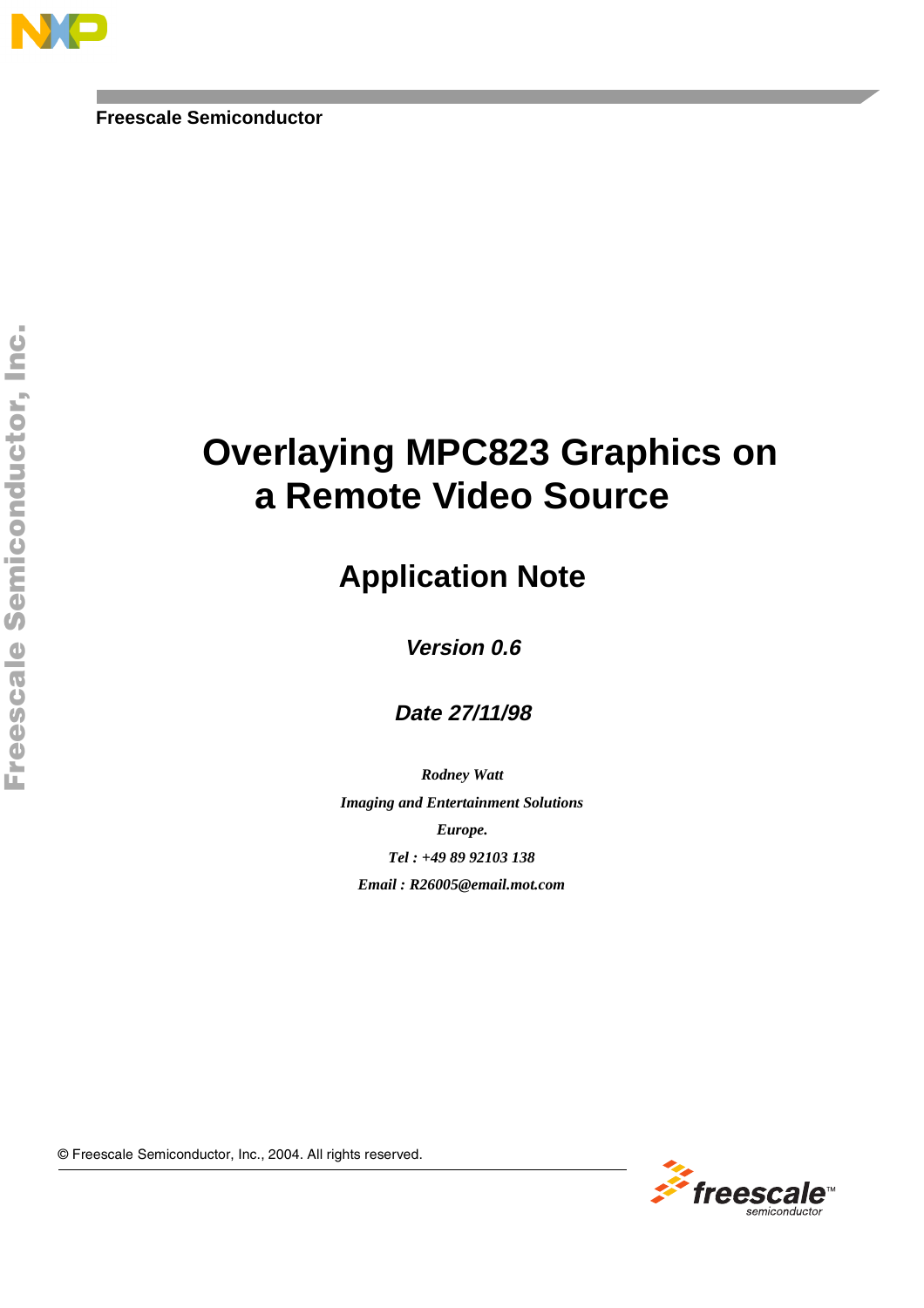### **Revision History**

| <b>Revision</b> | Date     | Author      | <b>Description</b>                        |
|-----------------|----------|-------------|-------------------------------------------|
| 0.1             | 11/09/98 | Rodney Watt | <b>Initial Document</b>                   |
| 0.2             | 21/09/98 | Rodney Watt | State M/C simplified by changing MPC823   |
|                 |          |             | Video Control                             |
| 0.3             | 23/10/98 | Rodney Watt | Information added - Connection to FADS    |
|                 |          |             | - Signal Descriptions                     |
| 0.4             | 06/11/98 | Rodney Watt | Added test results from completed circuit |
| 0.5             | 20/11/98 | Rodney Watt | Document title changed                    |
|                 |          |             | Update after testing complete             |
| 0.6             | 27/11/98 | Rodney Watt | Bug fix                                   |

Information in this document is provided solely to enable system and software implementers to use Freescale Semiconductor products. There are no express or implied copyright licenses granted hereunder to design or fabricate any integrated circuits or integrated circuits based on the information in this document. Freescale Semiconductor reserves the right to make changes without further notice to any products herein. Freescale Semiconductor makes no warranty, representation or guarantee regarding the suitability of its products for any particular purpose, nor does Freescale Semiconductor assume any liability arising out of the application or use of any product or circuit, and specifically disclaims any and all liability, including without limitation consequential or incidental damages. "Typical" parameters which may be provided in Freescale Semiconductor data sheets and/or specifications can and do vary in different applications and actual performance may vary over time. All operating parameters, including "Typicals" must be validated for each customer application by customer's technical experts. Freescale Semiconductor does not convey any license under its patent rights nor the rights of others. Freescale Semiconductor products are not designed, intended, or authorized for use as components in systems intended for surgical implant into the body, or other applications intended to support or sustain life, or for any other application in which the failure of the Freescale Semiconductor product could create a situation where personal injury or death may occur. Should Buyer purchase or use Freescale Semiconductor products for any such unintended or unauthorized application, Buyer shall indemnify and hold Freescale Semiconductor and its officers, employees, subsidiaries, affiliates, and distributors harmless against all claims, costs, damages, and expenses, and reasonable attorney fees arising out of, directly or indirectly, any claim of personal injury or death associated with such unintended or unauthorized use, even if such claim alleges that Freescale Semiconductor was negligent regarding the design or manufacture of the part.



© 1998

Go to: www.freescale.com For More Information On This Product,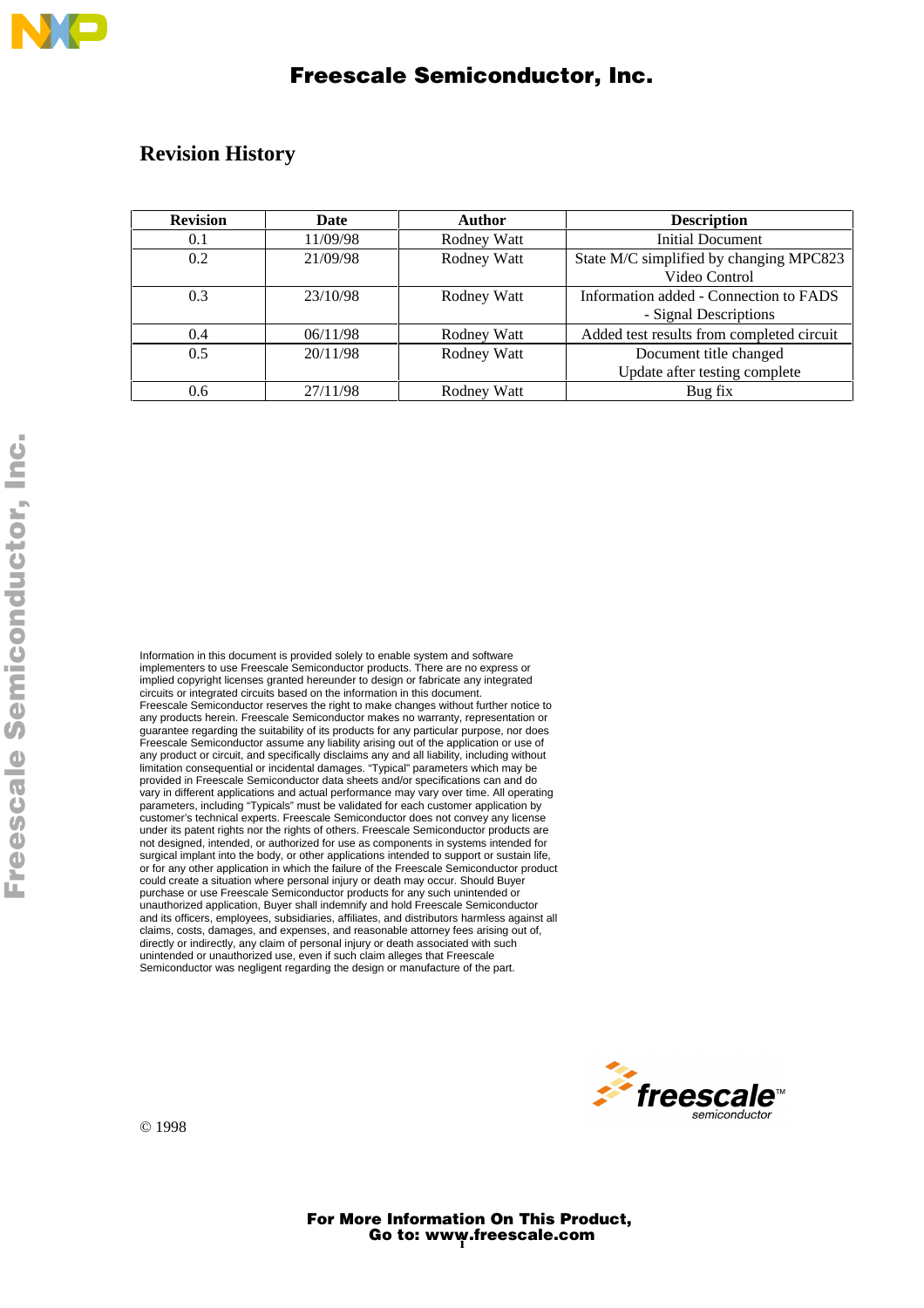

### **Table of Contents**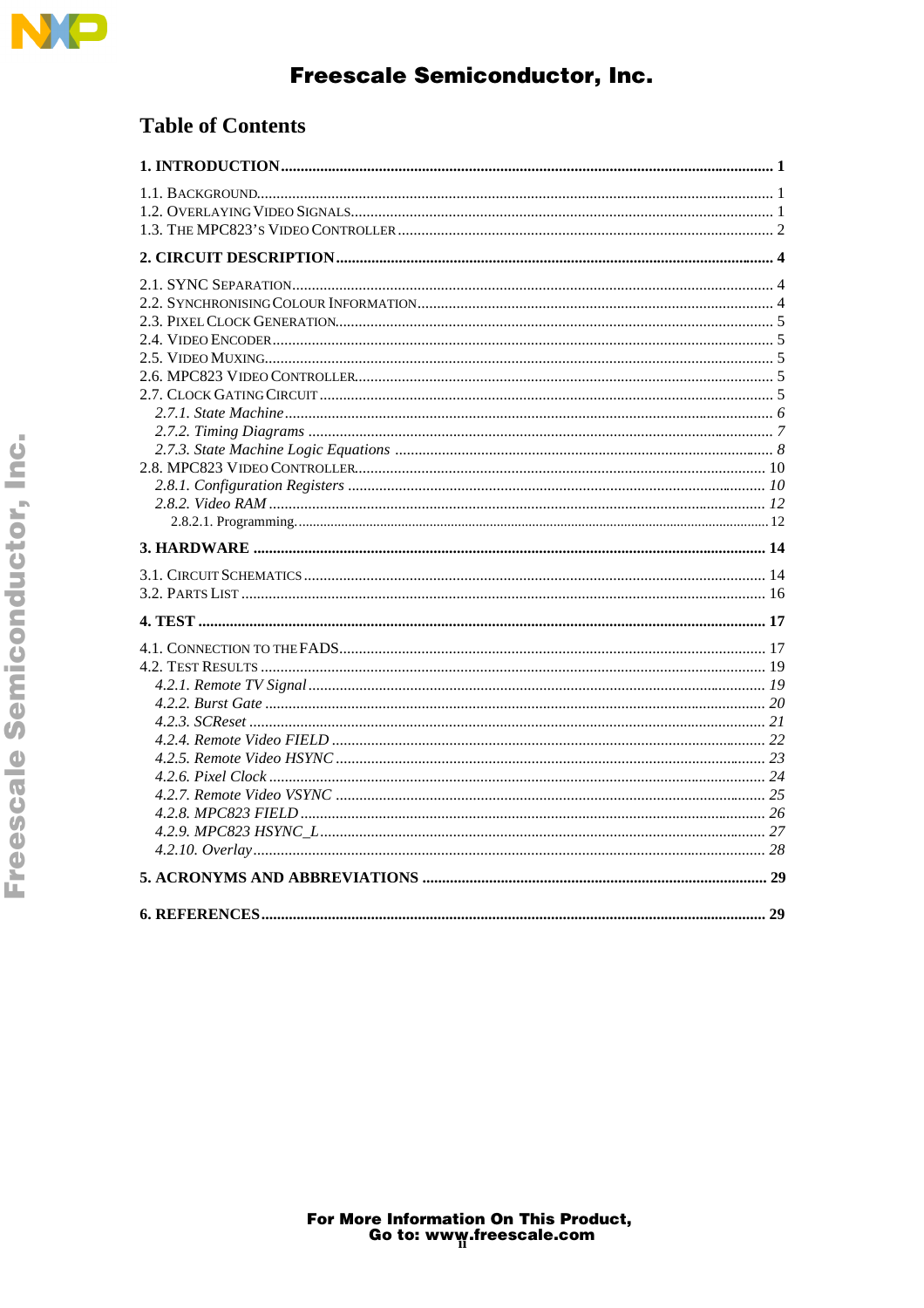

### **Table of Tables**

## **Table of Figures**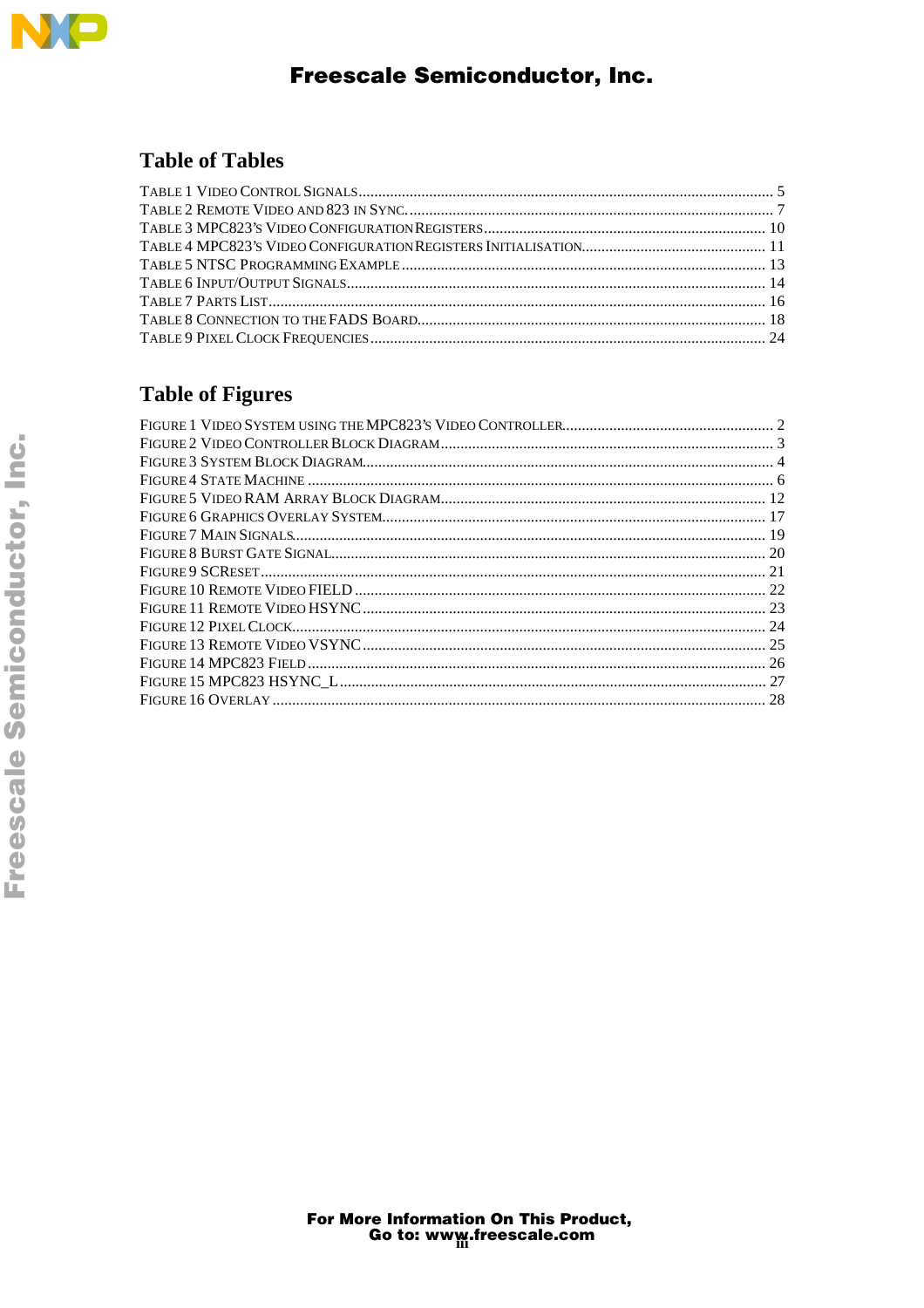## **1. Introduction**

### **1.1. Background**

The MPC823 is a very powerful and flexible embedded microprocessor. This part compasses a PowerPC core, a communications processor module and a system integration unit. A video controller forms part of this system integration unit.

The flexibility of the part allows the MPC823 to be used in numerous applications. One such application is in web access equipment. Web browser boxes allow the user to access the web while using his television as the display medium.

Most web access boxes work on the principle that one TV channel will be dedicated to view web pages. This works well but has the limitation that the user needs to change channel when he wants to switch between TV and the web.

Imagine the situation where the user is a football fan and wants to keep up to date with the latest scores. Instead of having to keep switching between channels from watching TV to checking the latest web page, it would be much better if the web page (or at least part of it) appeared at the bottom of the TV screen, overlaid on the normal TV picture.

This applications note details the hardware required to support such a feature.

### **1.2. Overlaying Video Signals**

In order to overlay two video signals, they must be locked in time. This means their synchronisation signals, i.e. Horizontal SYNC and Vertical SYNC must be "in step". Also, they must be driven from the same clock and also, they must have the correct colour reference lock.

The incoming TV signal contains all the relevant timing, brightness and colour information. Since the analogue TV signal is fixed and can not be altered, it is the digitally generated signal which must be manipulated.

This process is known as "Genlock". Genlocking simply means that the local sync generator locks on to and synchronises itself with a separate incoming signal.

Normally this is achieved by stripping the timing information from the incoming TV signal and using this to drive the graphics controller on the secondary source.

However, on the MPC823, the VSYNC and HSYNC signals can only be driven by the internal video controller. These signals can not be driven by an external source. The only signal that can be driven into the MPC823's video controller is the pixel clock.

This application note shows how the MPC823 generated graphics can by synchronised with an external video signal by controlling the pixel clock which is feed into the MPC823's video controller.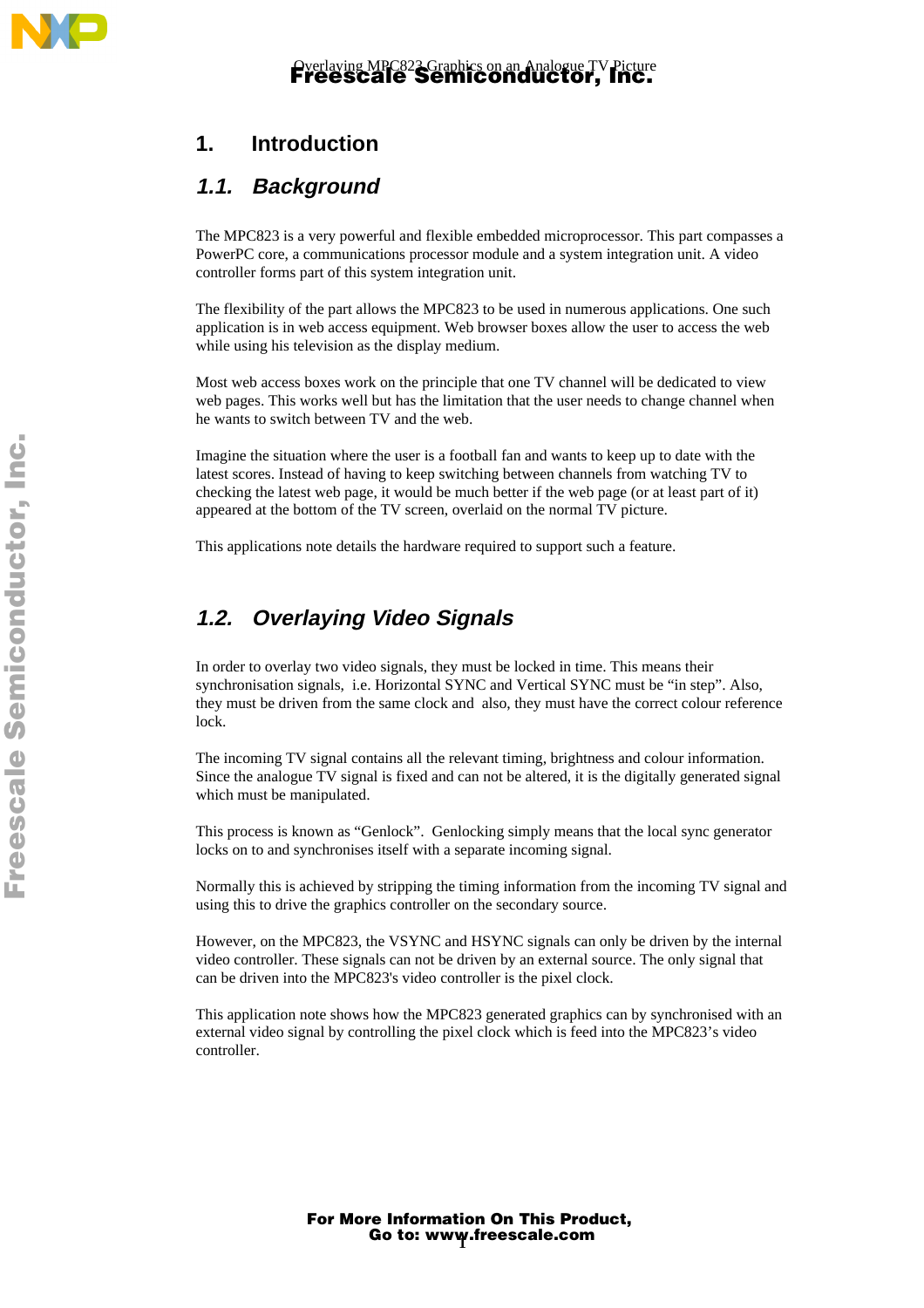

## **1.3. The MPC823's Video Controller**

Before examining how the 823's video controller can be overlaid onto a remote TV signal, a basic knowledge of the controller is required.

The MPC823's video controller supports PAL and NTSC displays, (as well as digital TFT LCD panels). The MPC823 provides all the necessary digital signals for the display. An external video encoder is required for the digital to analogue conversion.

The video controller uses a frame buffer, also called a display buffer, which is stored in system memory. The data in the display buffer represents pixel components (bytes), whether it is RGB or YCrCb . The user is responsible for preprocessing data as it is stored in the display buffer. The video controller uses a dedicated DMA channel to read the data from the display buffer and drive it to the video interface. This memory is accessed via the MPC823's System Interface Unit. The display data is loaded into the video controller's FIFO's using direct memory access, (DMA), transactions.

The video controller also generates the required timing and control signals (horizontal sync, vertical sync, field, and blanking).

The diagram below shows a basic system using the MPC823's video controller.



**Figure 1 Video System using the MPC823's Video Controller**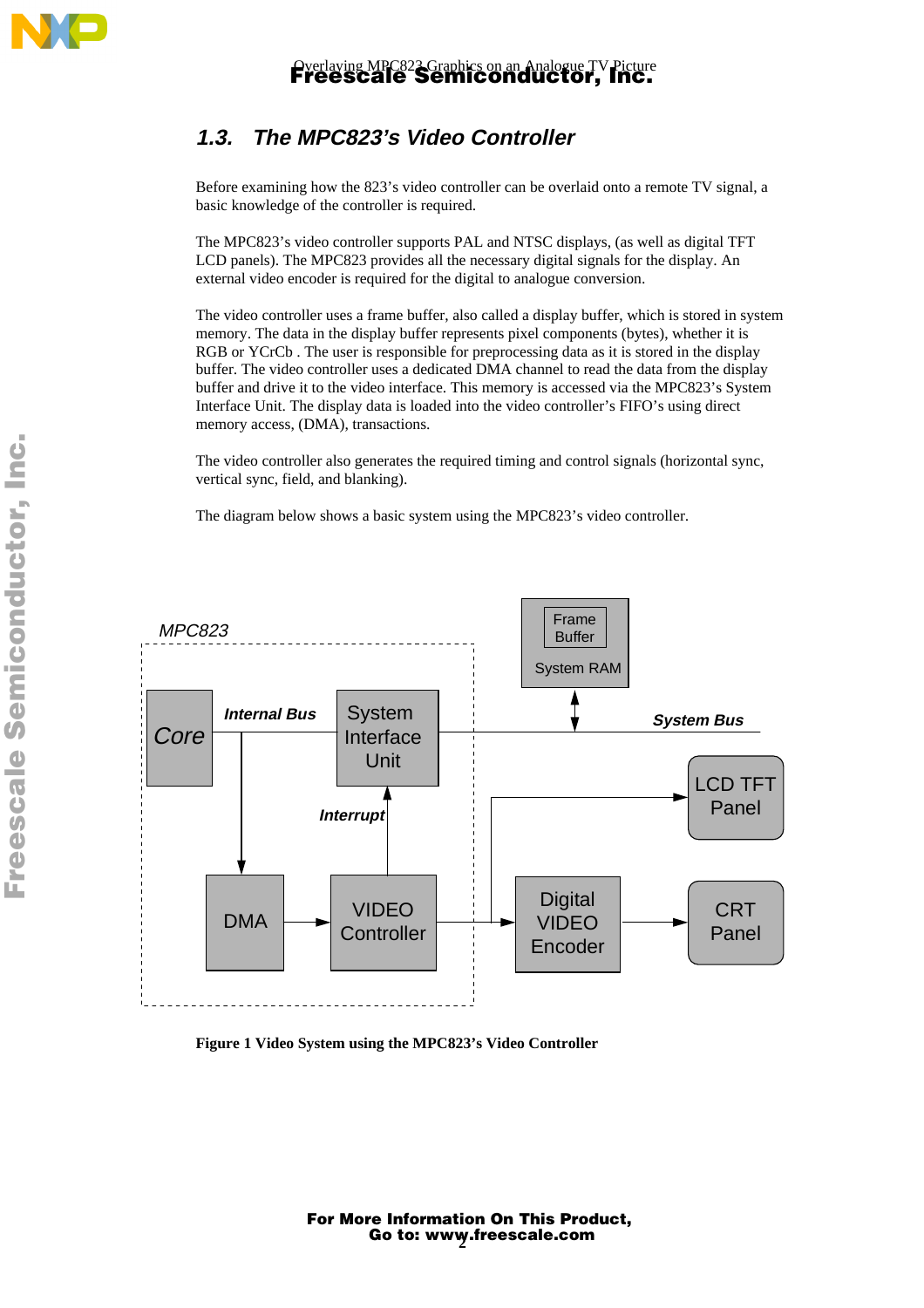

The video controller consists of a register set, DMA controller with FIFOs, and a video control RAM array, as shown below. The video controller RAM array provides the proper sequencing and control signal generation needed to synchronise the data stream through the FIFOs. The video controller, a standalone module, is programmed using a set of configuration registers. Once the registers have been configured and the video controller is enabled, the DMA controller initiates burst read cycles to display memory.

The video controller connects gluelessly to most video encoders. The basic connection being via a eight bit data bus, (CCIR-656 Compatible), and associated control signals. The control signals, (Horizontal Sync, Vertical Sync, Field and Blanking), are software programmable. Their state being programmed using a "Video Control RAM" area inside the MPC823.

The video controller master clock source can either be generated internally by the system interface unit, or it can be driven into the MPC823's video controller by an external source.

In simple video applications, the pixel clock will be generated internally by the MPC823's clock circuitry. However, in more complex systems where it is required to synchronise the video controller with another video source, the pixel clock should be provided externally.

The diagram below shows the internals of the video controller.



**Figure 2 Video Controller Block Diagram**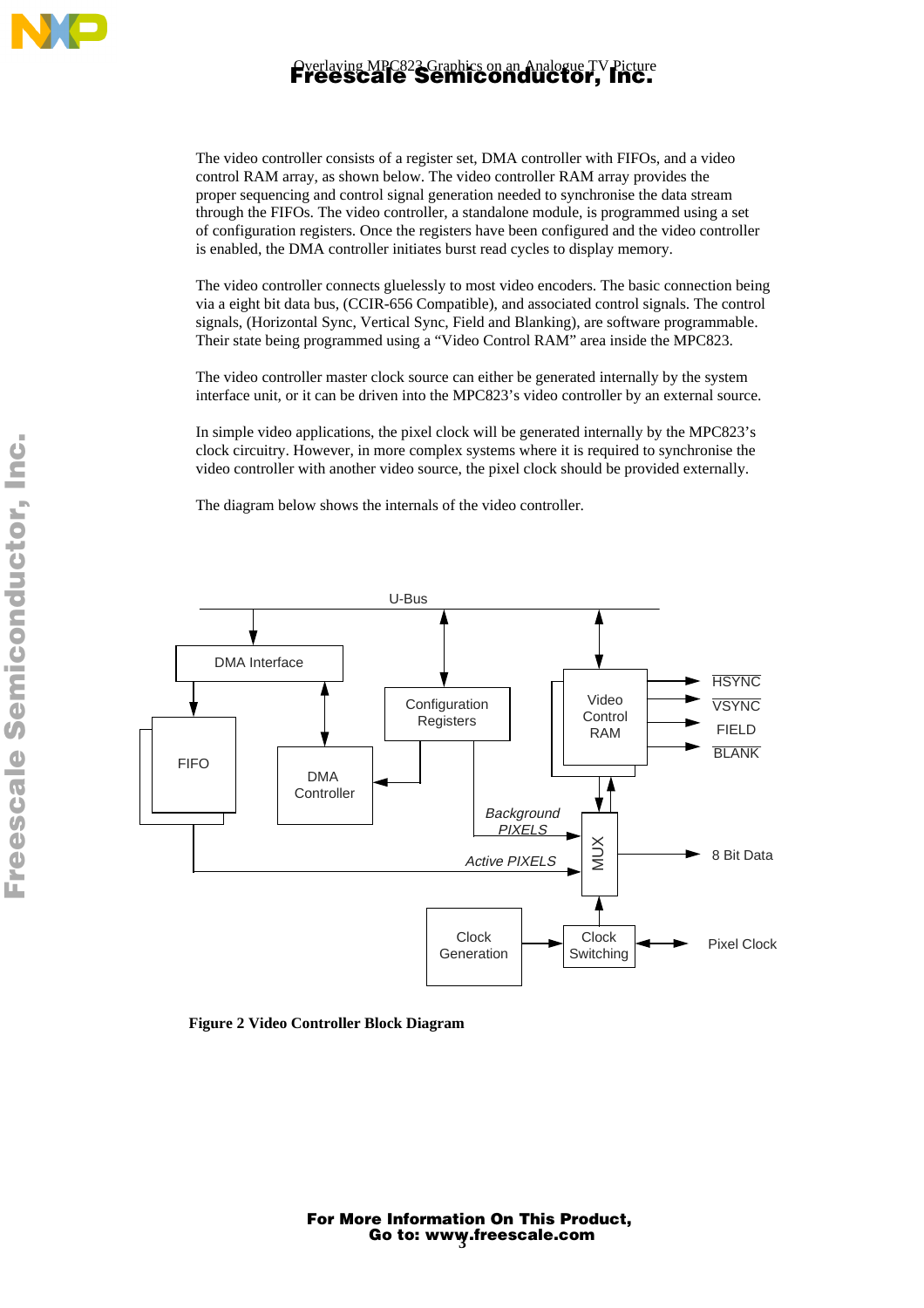

## **2. Circuit Description**

The circuit diagram below shows how graphic overlay may be achieved.



**Figure 3 System Block Diagram**

### **2.1. SYNC Separation**

Firstly the timing synchronisation pulses, FIELD and HSYNC, must be extracted from the incoming video signal. This is achieved by the EL4583 Sync Separator. As well as the HSYNC and VSYNC timing information, the EL4583 also produces a "Burst Gate" signal which is required to synchronise the colours.

### **2.2. Synchronising Colour Information**

Colour information within the video signal is all contained in a single frequency, 3.58MHz for NTSC and 4.43MHz for PAL. The colour is defined by the phase difference between the colour signal at any point on the line of video an a "colour burst" reference at the beginning of each line. To ensure that any overlaid video appears the correct colour, it must be generated with respect to the correct reference. The video encoder must be supplied with this colour reference. The MC44144 is a PLL chip that produces a continuous colour burst reference. It is supplied with the TV analogue video and a "Burst Gate" pulse from the EL4583. The loop locks when the original burst reference is present and coast for the rest of the time.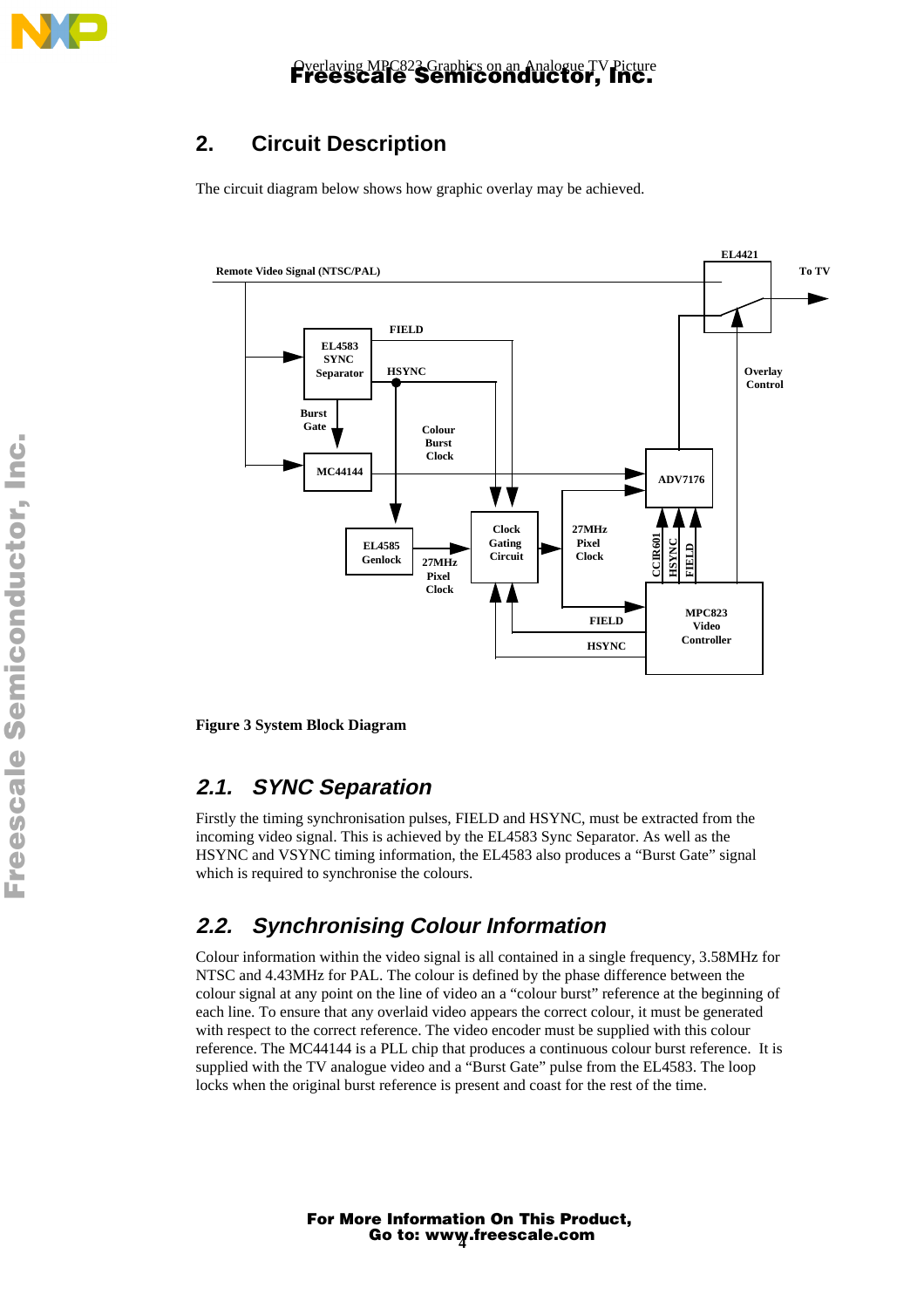

## **2.3. Pixel Clock Generation**

The timing for all the digital parts of the system must also be locked to the incoming analogue video. The system clock, usually 27MHz must be locked to the HSYNC to ensure exactly the same number of pixels on each line. This locked pixel clock is produced using the EL4585 which takes the analogue HSYNC and produces a locked 27MHz clock. It is generated by multiplying the horizontal line frequency by the number of pixel clocks per scan line by using a phase lock loop. This clock is used to drive the MPC823 video controller and the video encoder.

### **2.4. Video Encoder**

In this example, an Analogue Devices Video Encoder is used, ADV7176. This is the video encoder used on the MPC823FADS board. The timing information, (pixel clock, HSYNC and FIELD), is all extracted from the remote video signal. It is only the data information that is provided by the MPC823's video controller.

## **2.5. Video Muxing**

The video overlay is achieved by switching between the incoming video source, (Remote Source), and the MPC823 source, (Local Source). An EL4421 multiplexed-input video amplifier is used to switch between the two video sources. This switching is controlled by the "Overlay Enable" signal which is driven by the MPC823's video controller.

## **2.6. MPC823 Video Controller**

The MPC823 video controller is driven by the pixel clock which is extracted from the remote video source. The video controller provides the data to the video encoder. The MPC823's video timing signals, (e.g. VSYNC, HSYNC, BLANK, FIELD), are not used to drive the video encoder. The timing information for the video encoder is provided by the remote video source. Some of these timing signals are however used by the clock gating circuit to synchronise the MPC823's video date with the remote video data.

## **2.7. Clock Gating Circuit**

Usually four signals are used to control a video source. These are detailed in the table below.

| <b>Signal</b> | <b>Description</b>             | <b>Use</b>                                       |
|---------------|--------------------------------|--------------------------------------------------|
| <b>VSYNC</b>  | Vertical Synchronisation Pulse | Asserted at the start and the middle of          |
|               |                                | the frame                                        |
| <b>HSYNC</b>  | Horizontal Synchronous Pulse   | Asserted at the start of each line               |
| FIELD         | Odd/even field indicator       | Indicates odd/even field in interlaced<br>system |
| <b>BLANK</b>  | Video Banking Signal           | To blank the display                             |

#### **Table 1 Video Control Signals**

Both video sources, (i.e. the incoming video picture and the 823 generated graphics) will be controlled using these signals. As the incoming video picture is fixed and can not be altered, the MPC823's video information will be modified to keep both video sources in sync.

The MPC823's video controller is configured in such a way that the locally generated data will always be "ahead" of the remote video. The MPC823' s video controller will then "wait" till the remote video "catches up".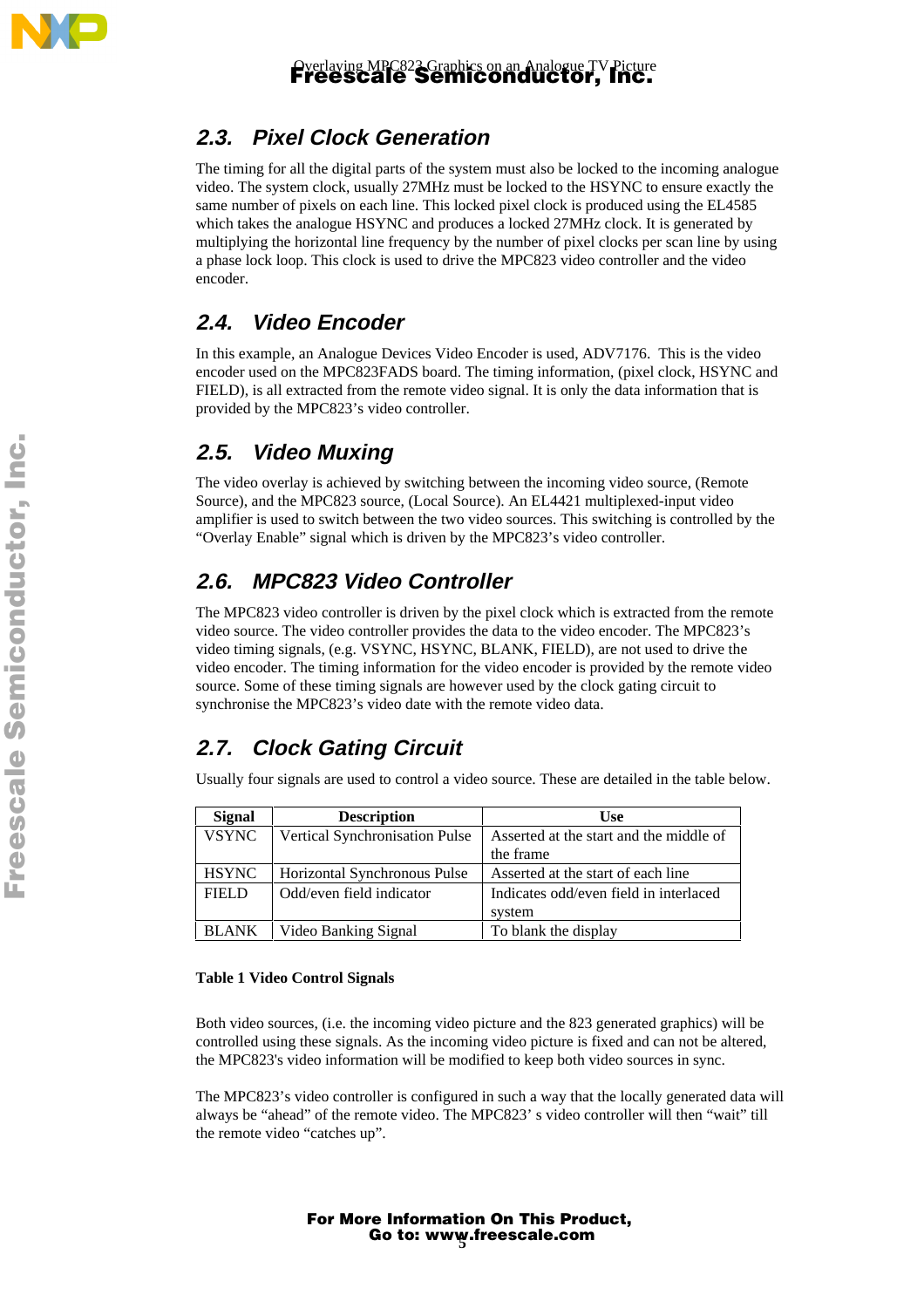

### **2.7.1. State Machine**

The state machine for the clock gating circuit is shown below.



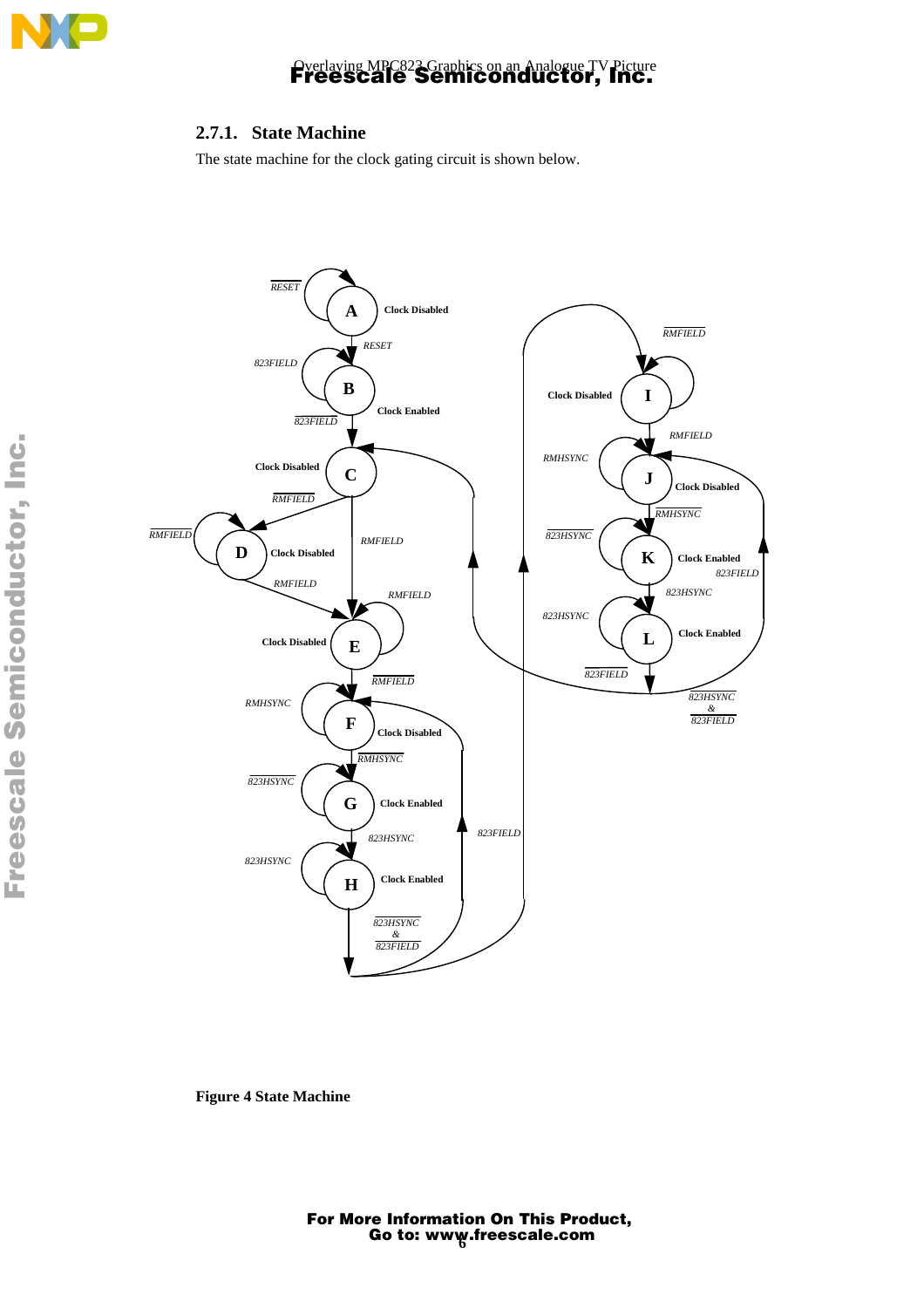

### **2.7.2. Timing Diagrams**

The operation of the clock gating circuit can be better seen from the timing diagram below.

| <b>State</b> | <b>Meaning</b>                                 | <b>Clock Status</b> |
|--------------|------------------------------------------------|---------------------|
| A            | Circuit in reset                               | Disabled            |
| B            | Waiting for MPC823 Field 0                     | Enabled             |
| C            | Check for value of Remote Video Field          | Disabled            |
| D            | Waiting for Remote Video Field 1               | Disabled            |
| E.           | Waiting for Remote Video Field 0               | Disabled            |
| F            | Waiting for Remote HSYNC                       | Disabled            |
| G            | Waiting for MPC823 HSYNC to go high<br>Enabled |                     |
| H            | Check for MPC823 HSYNC or MPC823 Field 1       | Enabled             |
|              | Waiting for Remote Video Field 1               | Disabled            |
| J            | Waiting for Remote HSYNC<br>Disabled           |                     |
| K            | Waiting for MPC823 HSYNC to go high            | Enabled             |
| L            | Check for MPC823 HSYNC or MPC823 Field 0       | Enabled             |

**Table 2 Remote Video and 823 in Sync.**



**Note :** The diagram above is not to scale.

 $\mathbf 0$ t o

r, I

n

.<br>ق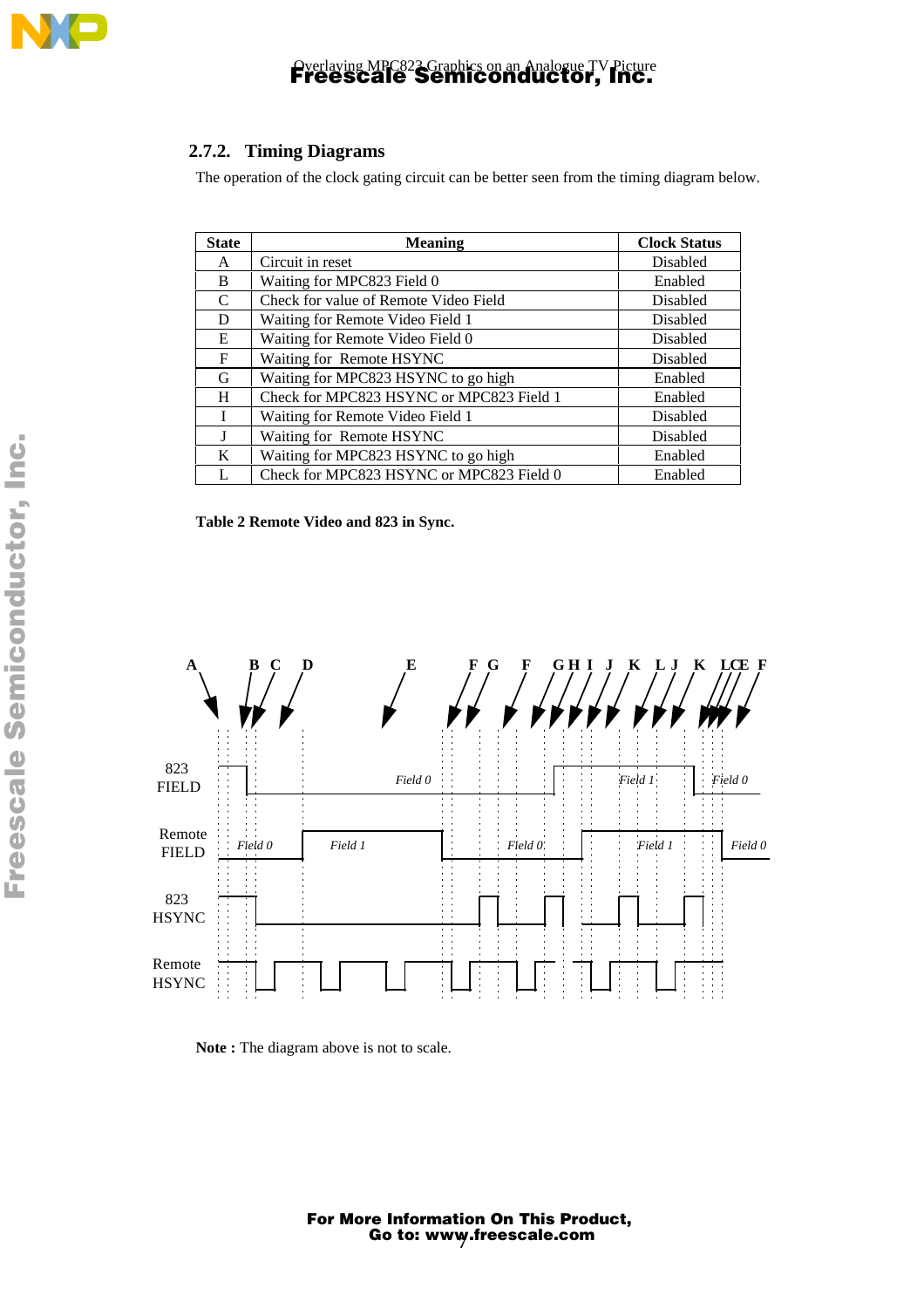

### **2.7.3. State Machine Logic Equations**

| Name                               | statemc;                             |                          |                                                                   |           |
|------------------------------------|--------------------------------------|--------------------------|-------------------------------------------------------------------|-----------|
| Partno                             | XXXXXX;                              |                          |                                                                   |           |
| Date                               | 10/11/98;                            |                          |                                                                   |           |
| Revision                           | 0.1i                                 |                          |                                                                   |           |
| Designer                           | Rod Watt;                            |                          |                                                                   |           |
| Company                            | Freescale;                           |                          |                                                                   |           |
| Assembly                           | App Note;                            |                          |                                                                   |           |
| Location<br>Device                 | Ux;                                  |                          |                                                                   |           |
|                                    | p22v10;                              |                          |                                                                   |           |
|                                    |                                      |                          |                                                                   |           |
|                                    | /* Clock Gating State Machine        |                          |                                                                   | $*$ /     |
| $/$ *                              |                                      |                          |                                                                   | $\star$ / |
|                                    |                                      |                          | /* This state machine is used to gate the pixel clock which goes  | $*$ /     |
|                                    | /* to the MPC823's video controller. |                          |                                                                   | $*$ /     |
|                                    |                                      |                          | /* The state machine monitors the timing signals of the Remote    | $*$ /     |
|                                    |                                      |                          | /* Video and the MPC823's video. The pixel clock is turned on and | $*$ /     |
|                                    |                                      |                          | /* off which halts the MPC823's video data. This is used to keep  | $*$ /     |
|                                    | /* both video sources in sync.       |                          |                                                                   | $*$ /     |
|                                    |                                      |                          |                                                                   |           |
|                                    |                                      |                          |                                                                   |           |
| $/ * *$<br>Inputs **/              |                                      |                          |                                                                   |           |
|                                    |                                      |                          |                                                                   |           |
| Pin 1                              | $=$ clock;                           |                          | /* System Clock                                                   | $*$ /     |
| Pin 2                              | $=$ RMFIELD;                         |                          | /* Remote Video's FIELD                                           | $*$ /     |
| Pin 3                              | $= 823$ FIELD;                       |                          | $/*$ 823's FIELD Signal                                           | $\star$ / |
| Pin 4                              | = RMHSYNC;                           |                          | /* Remote HSYNC Signal                                            | $*$ /     |
| Pin 5                              | $= 823$ HSYNC;                       |                          | /* 823's HSYNC Signal                                             | $*$ /     |
| Pin 8                              | $=$ Reset;                           |                          | /* System Reset                                                   | $*$ /     |
| Pin 9                              | $=$ pixelclk;                        |                          | /* Pixel Clock                                                    | $*$ /     |
|                                    |                                      |                          |                                                                   |           |
| /**<br>Outputs **/                 |                                      |                          |                                                                   |           |
|                                    |                                      |                          |                                                                   |           |
| Pin 14                             | $=$ clkout;                          |                          | $/*$ O/P clock for 823                                            | $*$ /     |
|                                    | Pin $[1518] = [state30]$ ;           |                          | /* State Machine                                                  | $\star$ / |
|                                    |                                      |                          | /** Declarations and Intermediate Variable Definitions **/        |           |
| field state                        | $=[state30]$ ;                       |                          | /*State Machine Field                                             | $*$ /     |
|                                    |                                      |                          |                                                                   |           |
| \$define                           | false<br>$'$ b'0                     |                          |                                                                   |           |
| Sdefine                            | b'1<br>true                          |                          |                                                                   |           |
|                                    |                                      |                          |                                                                   |           |
| Sdefine                            | State_A                              | $'$ b'0000               |                                                                   |           |
| \$define                           | State_B                              | 'b'0001                  |                                                                   |           |
| \$define                           | State_C                              | $'$ b'0010               |                                                                   |           |
| <i><b>\$define</b></i><br>\$define | State_D<br>State_E                   | $'$ b'0011<br>$'$ b'0100 |                                                                   |           |
| \$define                           | State_F                              | $'$ b'0101               |                                                                   |           |
| <i><b>\$define</b></i>             | State_G                              | $'$ b'0110               |                                                                   |           |
| <i><b>\$define</b></i>             | State_H                              | $'$ b'0111               |                                                                   |           |
| <i><b>\$define</b></i>             | State_I                              | 'b'1000                  |                                                                   |           |
| \$define                           | State_J                              | b'1001'                  |                                                                   |           |
| <i><b>\$define</b></i>             | State_K                              | b'1010'                  |                                                                   |           |
| \$define                           | State_L                              | 'b'1011                  |                                                                   |           |
|                                    |                                      |                          |                                                                   |           |
|                                    |                                      |                          |                                                                   |           |
| $1 * *$<br>Logic Equations         | $**/$                                |                          |                                                                   |           |
|                                    |                                      |                          |                                                                   |           |

t o

r, I n

.<br>ق

state.ar = !Reset;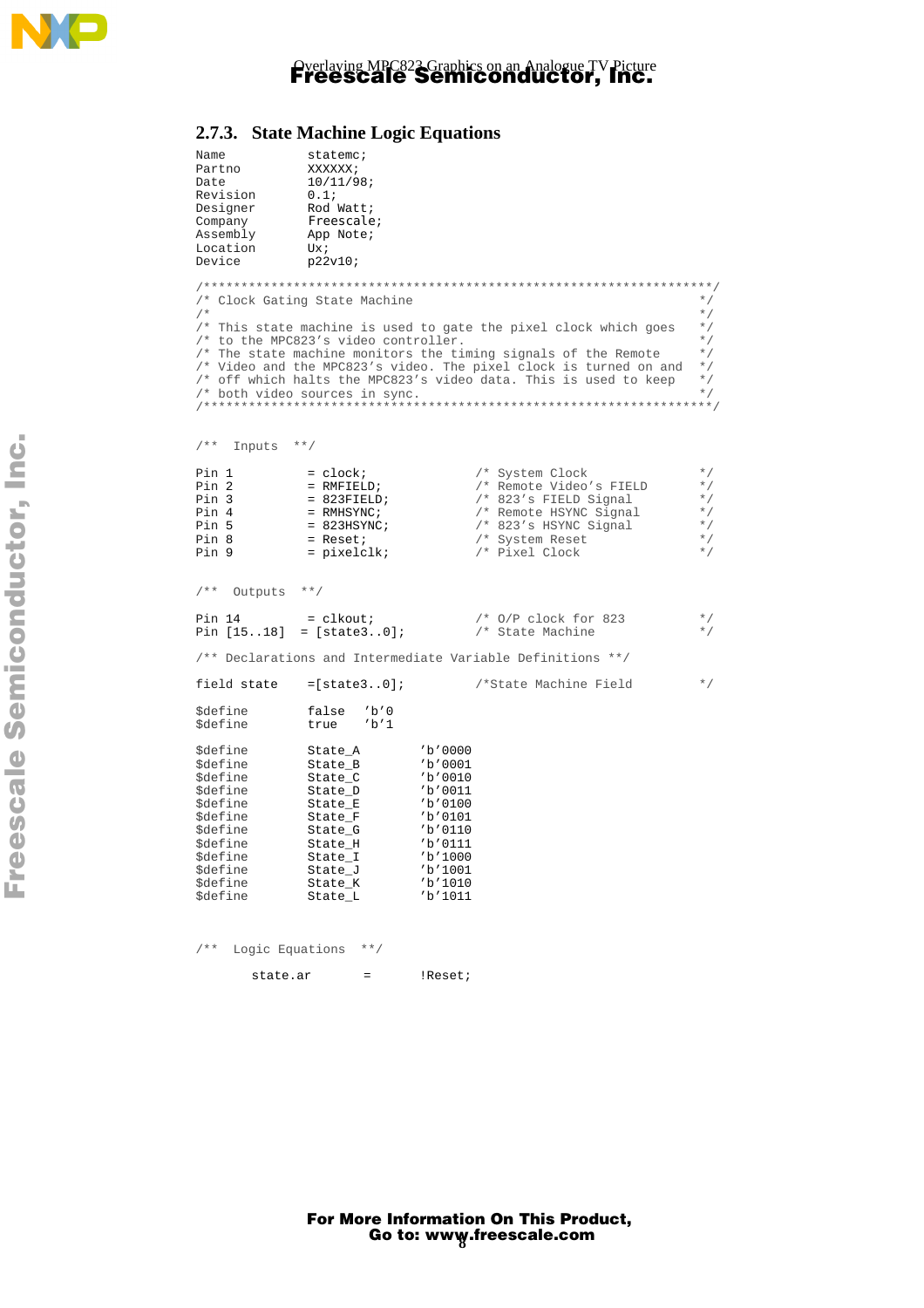

/\* State Sequence \*/ SEQUENCE state { PRESENT State\_A IF Reset NEXT State\_B; DEFAULT NEXT State\_A; PRESENT State\_B IF !823FIELD NEXT State\_C; DEFAULT NEXT State\_B; PRESENT State\_C IF !RMFIELD NEXT State\_D; IF RMFIELD NEXT State\_E; PRESENT State\_D IF RMFIELD NEXT State\_E; DEFAULT NEXT State\_D; PRESENT State\_E IF !RMFIELD NEXT State\_F; DEFAULT NEXT State\_E; PRESENT State\_F IF !RMHSYNC NEXT State\_G; DEFAULT NEXT State\_F; PRESENT State\_G IF 823HSYNC NEXT State\_H; DEFAULT NEXT State\_G; PRESENT State\_H IF (!823HSYNC & !823FIELD) NEXT State\_F; IF 823FIELD NEXT State\_I; DEFAULT NEXT State\_H; PRESENT State\_I IF RMFIELD NEXT State\_J; DEFAULT NEXT State\_I; PRESENT State\_J IF !RMHSYNC NEXT State\_K; DEFAULT NEXT State\_J; PRESENT State\_K IF 823HSYNC NEXT State\_L; DEFAULT NEXT State\_K; PRESENT State\_L IF (!823HSYNC & 823FIELD) NEXT State\_J; IF !823FIELD NEXT State\_C; DEFAULT NEXT State\_L; } /\*\* Outputs for State Machine \*\*/ clkout = pixelclk & state:[0] & false # pixelclk & state:[1] & true # pixelclk & state:[2] & false # pixelclk & state:[3] & false # pixelclk & state:[4] & false # pixelclk & state:[5] & false

> # pixelclk & state:[7] & true # pixelclk & state:[8] & false # pixelclk & state:[9] & false # pixelclk & state:[A] & true # pixelclk & state:[B] & true;

# pixelclk & state:[6] & true

 $\blacksquare$ d  $\overline{\phantom{a}}$  $\mathbf 0$ t o

r, I

n

.<br>ق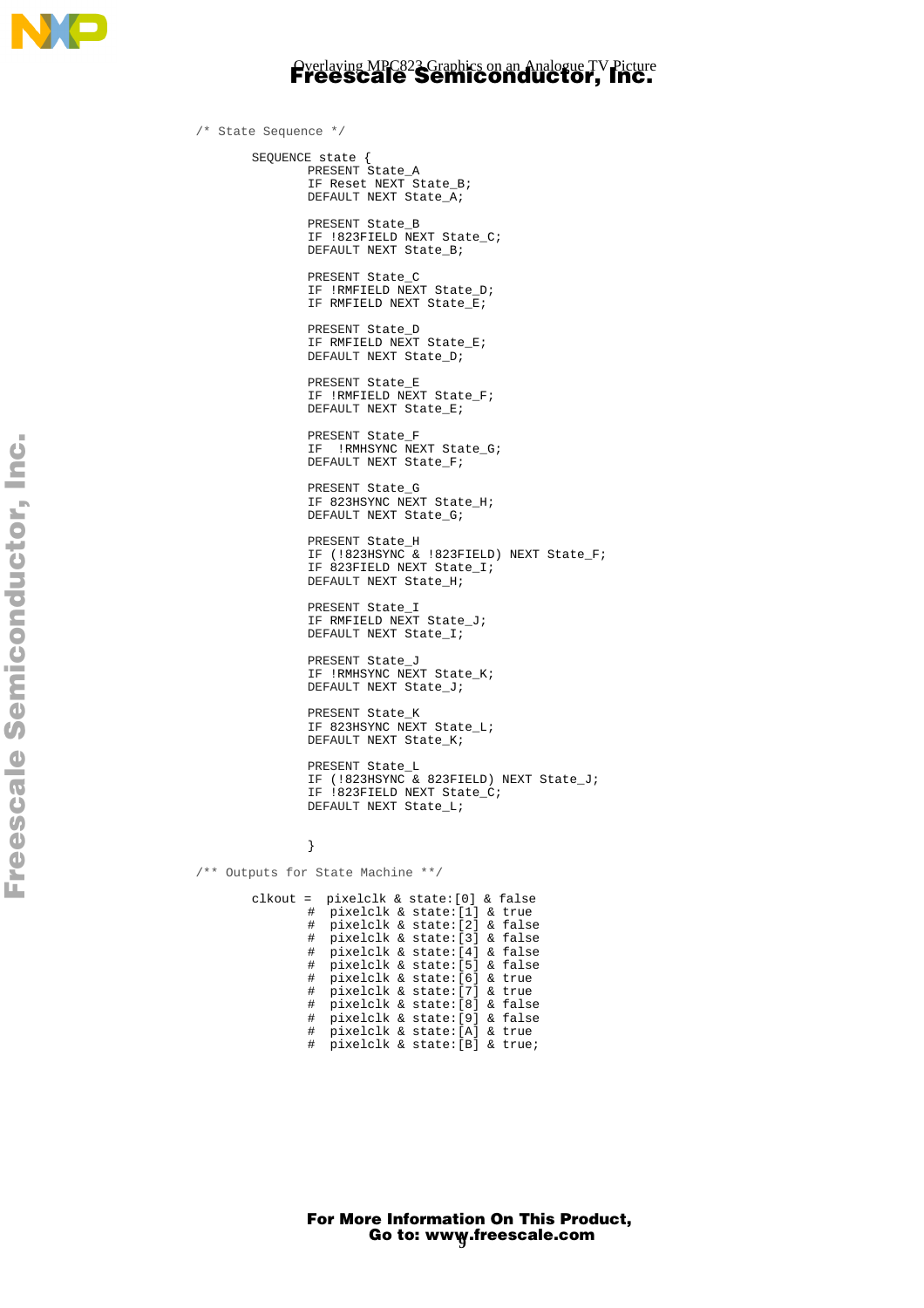

## **2.8. MPC823 Video Controller**

The MPC823's video controller is extremely flexible. The operation of the video controller is determined by programming the configuration registers and the video RAM.

### **2.8.1. Configuration Registers**

The configuration registers determine how the video controller is initialised.

| <b>Register</b><br><b>Name</b> | <b>Description</b>                                               | <b>Used For</b>                                                                                  |
|--------------------------------|------------------------------------------------------------------|--------------------------------------------------------------------------------------------------|
|                                |                                                                  |                                                                                                  |
| <b>VCCR</b>                    | Video Controller<br><b>Configuration Register</b>                | Configure Video Controller<br>- data timing, data polarity,<br>- byte order, address type, clock |
| $V\overline{SR}^1$             | Video Status Register                                            | Report Events to the core<br>- BERR, underrun, EOF                                               |
| <b>VCMR</b>                    | Video Command<br>Register                                        | <b>Control Display Format</b><br>- Select active set, blank display                              |
| <b>VBCB</b>                    | Video Background<br><b>Colour Buffer Register</b>                | <b>Background Video</b><br>- i.e. inactive part of the screen                                    |
| VFCR0                          | Video Frame<br><b>Configuration Register</b><br>(SET 0)          | Configure SET 0<br>- No. of lines for a field                                                    |
| VFAA0                          | Video Frame Buffer A<br><b>Start Address Register</b><br>(SET 0) | Start address of SET 0 odd field                                                                 |
| VFBA0                          | Video Frame Buffer B<br><b>Start Address Register</b><br>(SET 0) | Start address of SET 0 even field                                                                |
| VFCR1 <sup>2</sup>             | Video Frame<br><b>Configuration Register</b><br>(SET 1)          | Configure SET 1<br>- No. of lines for a field                                                    |
| VFAA1 <sup>2</sup>             | Video Frame Buffer A<br><b>Start Address Register</b><br>(SET 1) | Start address of SET 1 odd field                                                                 |
| $VFBA1^2$                      | Video Frame Buffer B<br><b>Start Address Register</b><br>(SET 1) | Start address of SET 1 even field                                                                |

**Table 3 MPC823's Video Configuration Registers**

Note : <sup>1</sup> This is a status register, it does not need to be initialised by the user.

**<sup>2</sup>** Only Set 0 is used, these registers which control Set 1 are left in the default state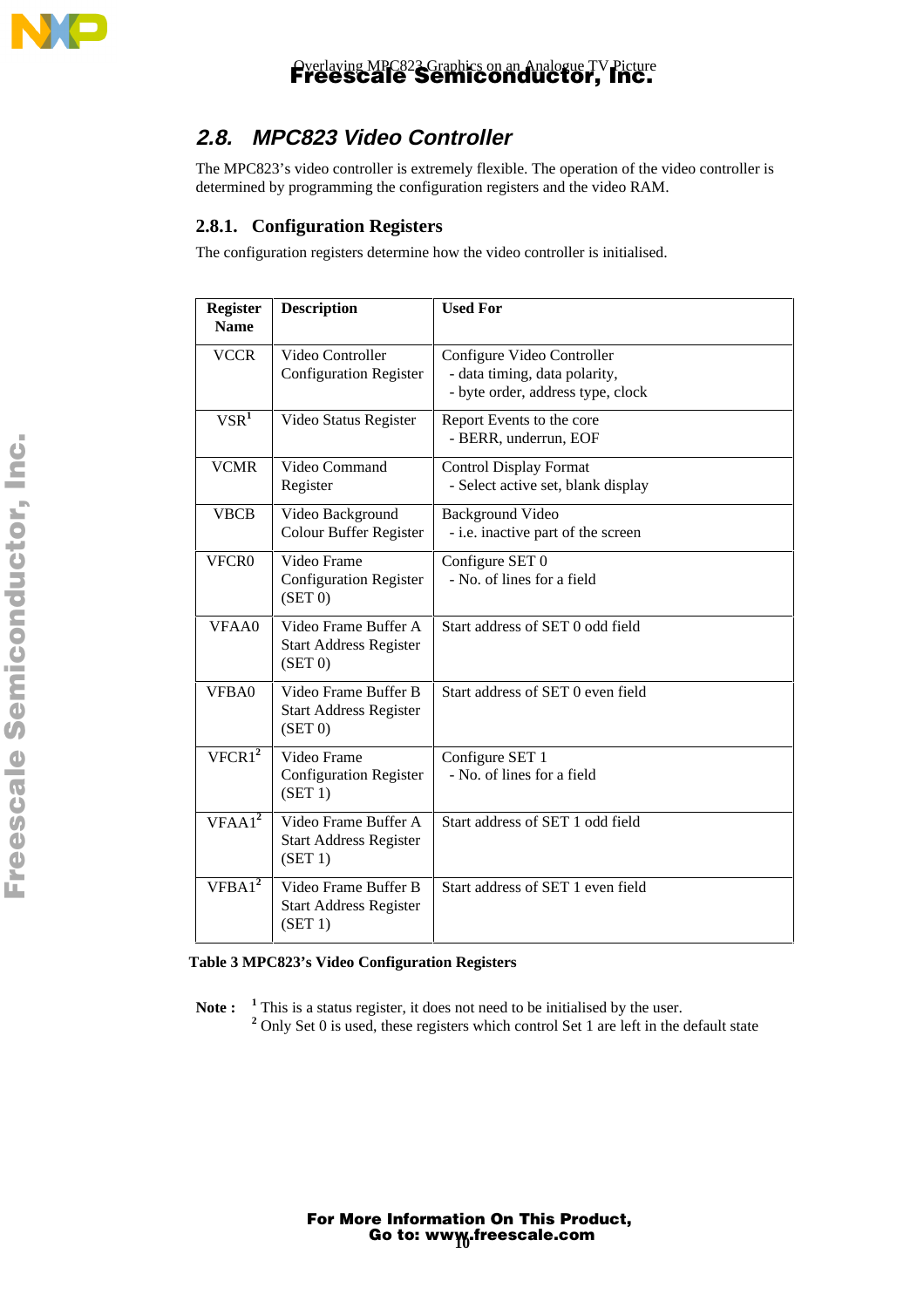

| <b>Register</b><br><b>Name</b> | Setting    | <b>Meaning</b>                                                                                                                                                                                                                                                                                                                                                                                              |
|--------------------------------|------------|-------------------------------------------------------------------------------------------------------------------------------------------------------------------------------------------------------------------------------------------------------------------------------------------------------------------------------------------------------------------------------------------------------------|
| <b>VCCR</b>                    | 0x2042     | Drive data on clock rising edge<br>Data is active high<br>Background video is set for YCrCb format<br>End of Frame Interrupt is disabled<br>Underrun/bus error interrupt is disabled<br>Interrupt request level is set to 0 (Not applicable)<br>Byte Order is set to Big or little Endian<br>Address type is set to 0<br>The external clock is set as the clock source<br>The video controller is turned on |
| <b>VCMR</b>                    | 0x00       | RAM Set 0 and FIFO Set 0 is selected<br>Image from the frame buffer is displayed                                                                                                                                                                                                                                                                                                                            |
| <b>VBCB</b>                    | 0x80108010 | The background colour is set to black (YCrCb format)                                                                                                                                                                                                                                                                                                                                                        |
| VFCR <sub>0</sub>              | 0x0780505A | Frame B is valid (Video is interlaced)<br>Vertical pixel count is 240 lines<br>The gap between lines is set to 90<br>Number of burst per line is 90                                                                                                                                                                                                                                                         |
| VFAA0                          | 0xXXXXXX   | This register points to the external memory and hence is<br>specific to the hardware. For instance, on the MPC823FADS<br>board, this register could be set to 0x00300000                                                                                                                                                                                                                                    |
| VFBA0                          | 0xXXXXXX   | This register points to the external memory and hence is<br>specific to the hardware. For instance, on the MPC823FADS<br>board, this register could be set to 0x003005a0                                                                                                                                                                                                                                    |

The table below details how these registers should be configured in this application

**Table 4 MPC823's Video Configuration Registers Initialisation**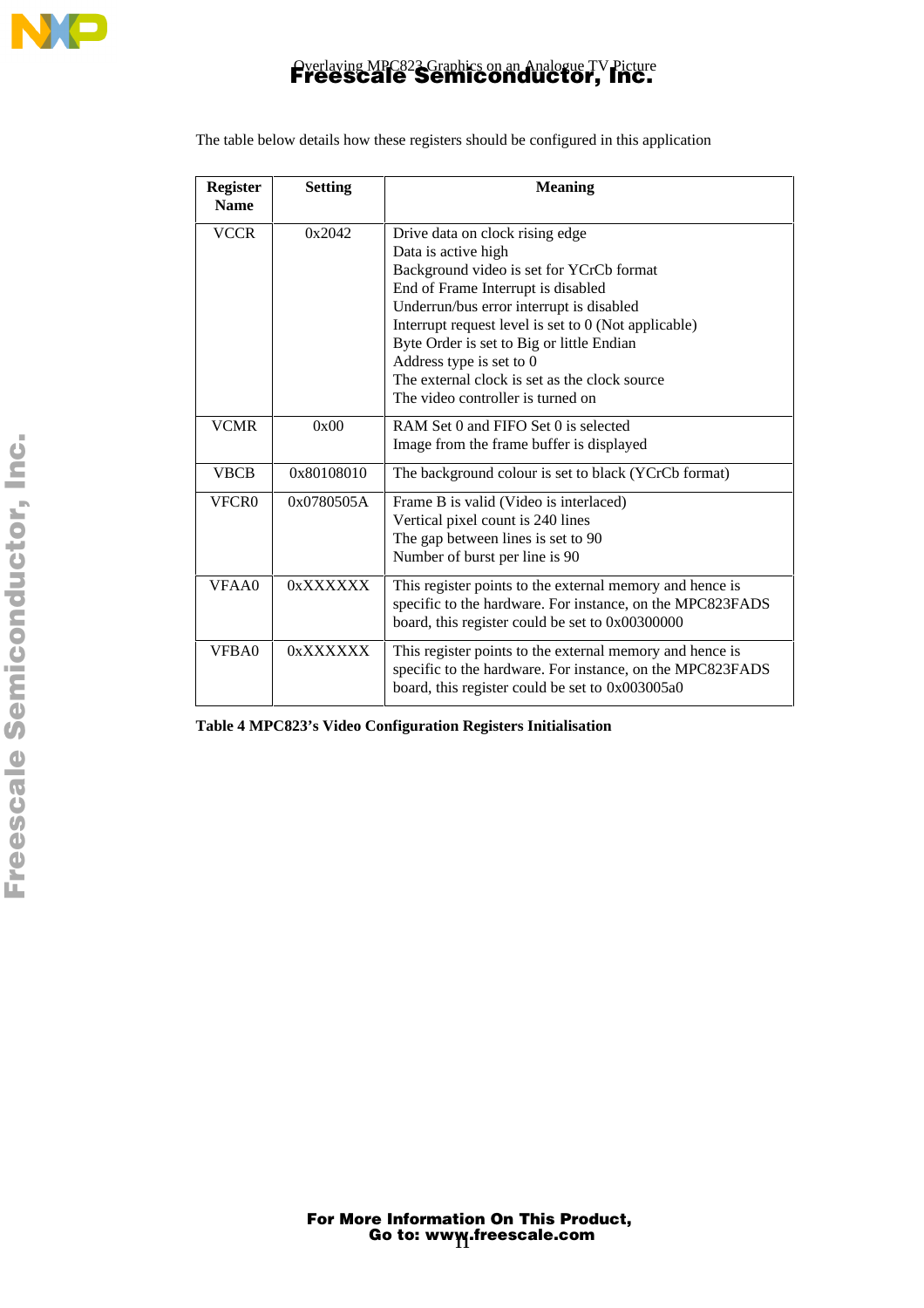

### **2.8.2. Video RAM**

The operation of the MPC823's video control signals are determined by the video controller RAM array. The video RAM consist of two RAM arrays, RAM\_0 and RAM\_1, that contain 64 32-bit entries. At any given time, one RAM array actively drives the panel and controls video controller operation, while the other is inactive but modifiable.

The video RAM array block diagram is shown below.



#### **Figure 5 Video RAM Array Block Diagram**

Details of the video RAM word are given in the MPC823 data book.

#### *2.8.2.1. Programming.*

The 823's video control signal are used for two purposes in this design.

- They provide synchronisation information to the clock gating circuit
- They provide the "Overlay Enable" signal to the video mixer. The 823's FIELD signal provides the "Overlay Enable" signal.

**Note :** On the MPC823FADS board, the MPC823's VSYNC signal provides the FIELD timing information to the video encoder. Therefore, the VSYNC must be programmed as a FIELD signal.

> Go to: www.freescale.com For More Information On This Product,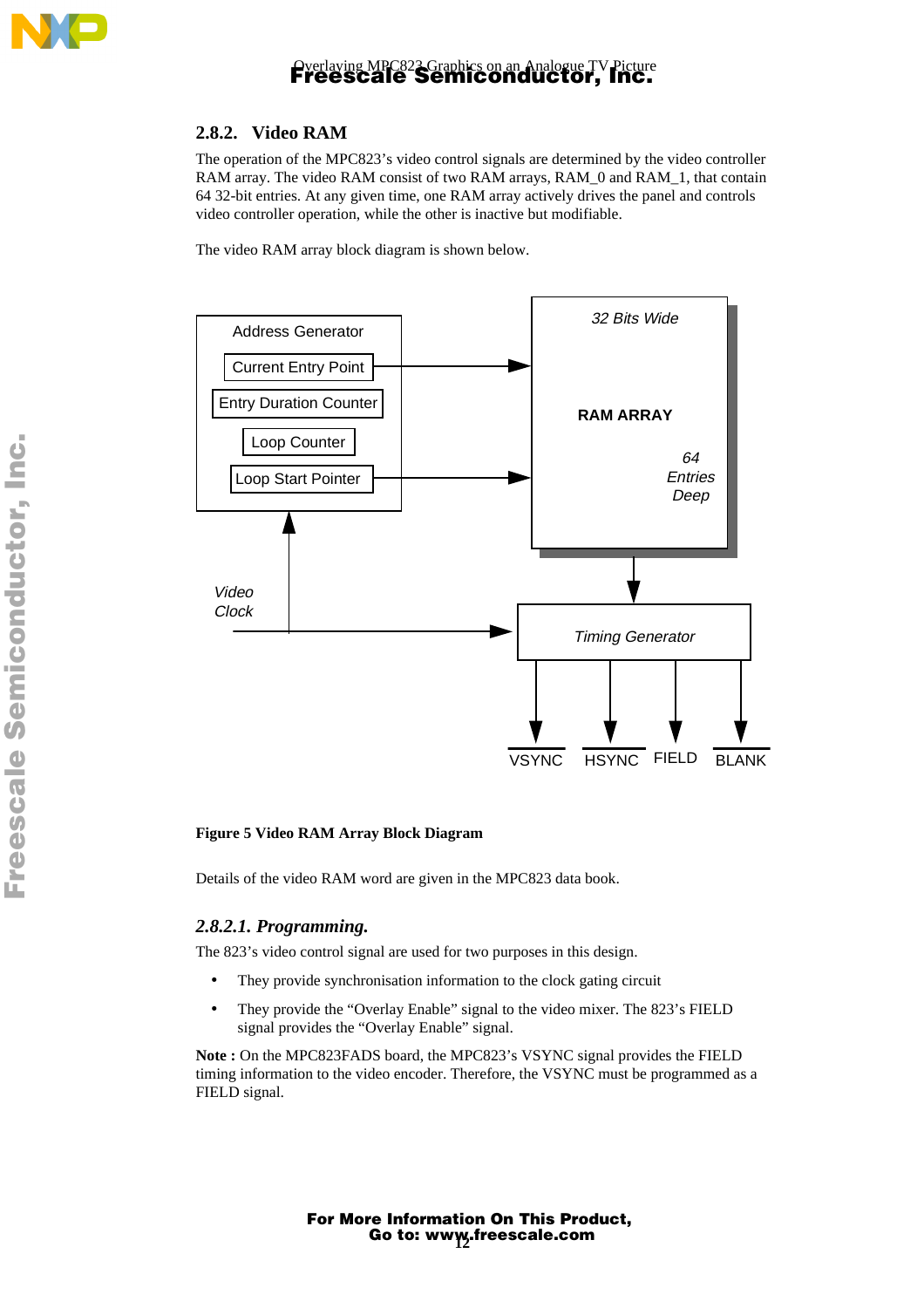| Ram      |                | RAM Word Field                     |        |                |                |                  |             |          | Line Description |                          |
|----------|----------------|------------------------------------|--------|----------------|----------------|------------------|-------------|----------|------------------|--------------------------|
| Entry    | Hx             | $\overline{\mathbf{c}}$<br>$V_{X}$ | $Fx^2$ | Bx             | <b>VDS</b>     | <b>INT</b>       | <b>LCYC</b> | LP       | <b>LST</b>       |                          |
| $\theta$ | 0 <sup>0</sup> | 0 <sup>0</sup>                     | 11     | 0 <sup>0</sup> | 01             | $\theta$         | 200         | 1        | $\theta$         | Lines $0 - 200$          |
| 1        | 00             | 00                                 | 11     | 00             | 01             | $\theta$         | 235         | $\theta$ | $\theta$         | Odd Field active area    |
| 2        | 11             | 00                                 | 11     | 11             | 01             | $\theta$         | 8           | 0        | $\theta$         | Remote Video Selected    |
| 3        | 11             | 00                                 | 11     | 11             | 0 <sup>0</sup> | $\theta$         | 1440        | $\Omega$ | $\Omega$         | Horizontal line repeated |
| 4        | 11             | 00                                 | 11     | 0 <sup>0</sup> | 01             | $\theta$         | $31^{4}$    | 1        | $\Omega$         | 200 times                |
| 5        | 0 <sub>0</sub> | $00\,$                             | 11     | 00             | 01             | $\theta$         | 40          | 1        | $\Omega$         | Lines 201 - 240          |
| 6        | 00             | 00                                 | 11     | 00             | 01             | $\boldsymbol{0}$ | 235         | 0        | $\theta$         | Odd Field active area    |
| 7        | 11             | 00                                 | 11     | 11             | 0 <sub>1</sub> | $\boldsymbol{0}$ | 8           | 0        | $\theta$         | MPC823 Video Selected    |
| 8        | 11             | 00                                 | 00     | 11             | 0 <sup>0</sup> | $\overline{0}$   | 1440        | $\Omega$ | $\Omega$         | Horizontal line repeated |
| 9        | 11             | 0 <sup>0</sup>                     | 11     | 0 <sup>0</sup> | 01             | $\theta$         | $31^{4}$    | 1        | $\theta$         | 40 times                 |
| 10       | 0 <sup>0</sup> | 11                                 | 11     | 0 <sup>0</sup> | 01             | $\theta$         | 200         | 1        | $\Omega$         | Lines $241 - 440$        |
| 11       | 00             | 11                                 | 11     | 00             | 01             | $\theta$         | 235         | 0        | $\theta$         | Odd Field active area    |
| 12       | 11             | 11                                 | 11     | 11             | 01             | $\theta$         | 8           | $\theta$ | $\theta$         | Remote Video Selected    |
| 13       | 11             | 11                                 | 11     | 11             | 0 <sup>0</sup> | $\theta$         | 1440        | 0        | $\theta$         | Horizontal line repeated |
| 14       | 11             | 11                                 | 11     | 0 <sup>0</sup> | 01             | $\theta$         | $31^{4}$    | 1        | $\Omega$         | 200 times                |
| 15       | 0 <sub>0</sub> | 11                                 | 11     | 00             | 01             | $\theta$         | 40          | 1        | $\theta$         | Lines $441 - 480$        |
| 16       | 00             | 11                                 | 11     | 00             | 01             | $\theta$         | 235         | 0        | $\theta$         | Odd Field active area    |
| 17       | 11             | 11                                 | 11     | 11             | 01             | $\theta$         | 8           | $\theta$ | $\theta$         | MPC823 Video Selected    |
| 18       | 11             | 11                                 | 00     | 11             | 00             | $\theta$         | 1440        | 0        | $\theta$         | Horizontal line repeated |
| 19       | 11             | 11                                 | 11     | 00             | 01             | 0                | 4<br>31     |          | $\Omega$         | 40 times                 |

#### **Table 5 NTSC Programming Example**

| Note: $1$         | The timing of the HSYNC signal is different to that given in the<br>MPC823UM. The duration of the HSYNC pulse has been increased. |
|-------------------|-----------------------------------------------------------------------------------------------------------------------------------|
| Note : $2^2$      | The V <sub>x</sub> signals are used to control the video encoders FIELD values                                                    |
| Note: $3^3$       | When $Fx = 11$ , the remote video source is selected<br>When $Fx = 00$ , the MPC823's video date is selected                      |
| Note: $3^{\circ}$ | The 823 video is only sent to the TV during its "active data time".                                                               |
| Note: $4^4$       | The line length is reduced by one clock to ensure the 823 is "always in<br>front" of the remote video.                            |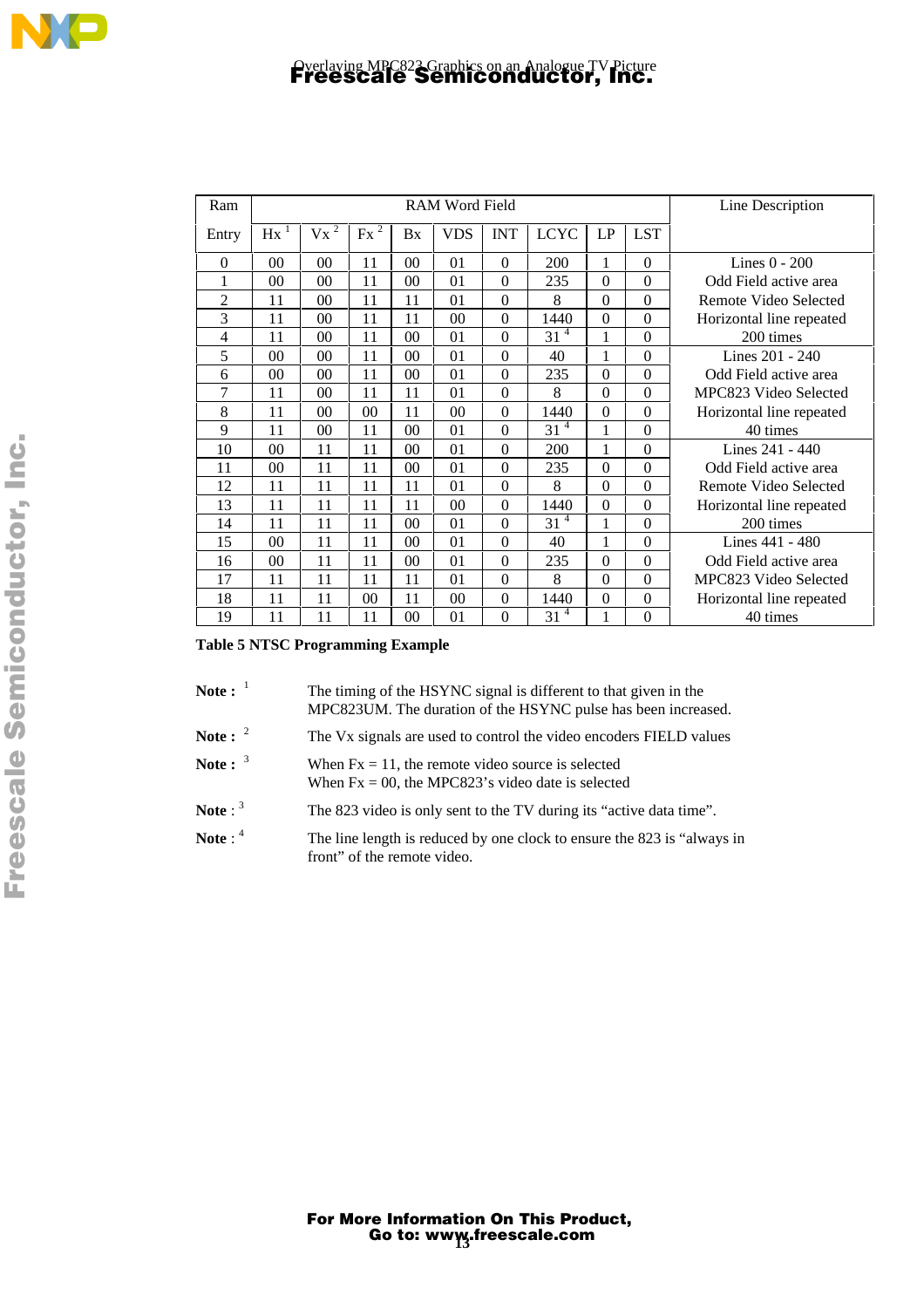

### **3. Hardware**

### **3.1. Circuit Schematics**

The following page shows the circuit schematics. The table below details the signals used.

| <b>Signal</b>  | <b>Input/Output</b> | <b>Description</b>                             |
|----------------|---------------------|------------------------------------------------|
| Remote Video   | Input               | Incoming remote TV signal                      |
| 823 Video      | Input               | 823 generated graphics                         |
| Overlay        | Input               | Switches between remote and 823 video signals. |
|                |                     | Generated by the MPC823's video controller     |
| 823FIELD       | Input               | FIELD signal from MPC823's video controller    |
| 823HSYNC       | Input               | HSYNC signal from MPC823's video controller    |
| TV Video       | Output              | Mixed video signal to TV                       |
| <b>SCRESET</b> | Output              | Colour phase signal to ADV7176 video encoder   |
| Pixel Clock    | Output              | Pixel Clock to MPC823's video controller and   |
|                |                     | ADV7176 video encoder                          |
| State[0:3]     | Output              | State machine bits reflecting current state    |
| <b>HRESET</b>  | Input               | Hard Reset signal from MPC823                  |

### **Table 6 Input/Output Signals**

**Note** : The Input/Output is stated with respect to the video overlay circuit.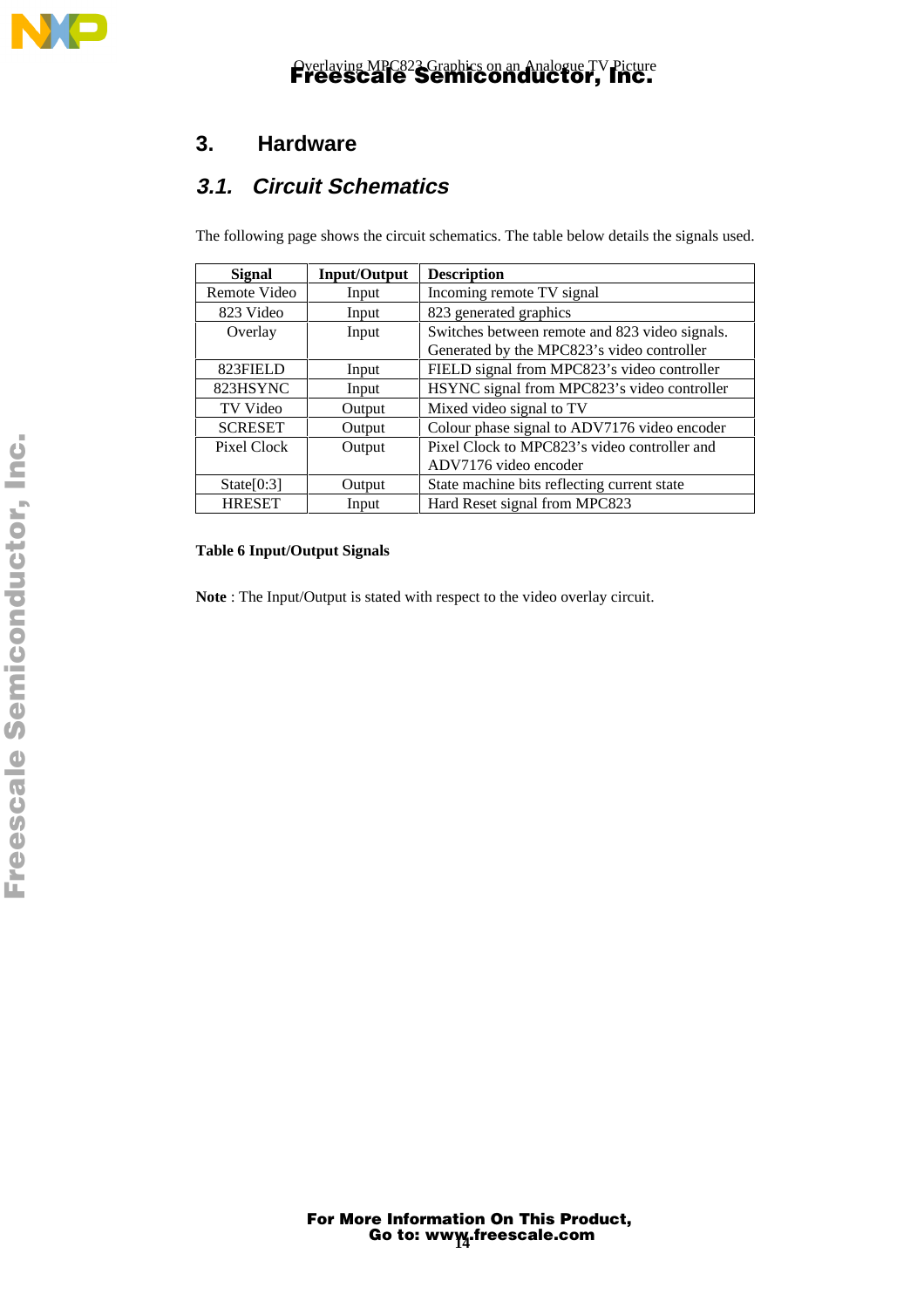



For More Information On This Product, Go to: www.freescale.com

**15**

Freescale Semiconductor, I Freescale Semiconductor, Inc. Overlaying MPC823 Graphics on an Analogue TV Picture Overlaying MPC823 Graphics on an Analogue TV Picture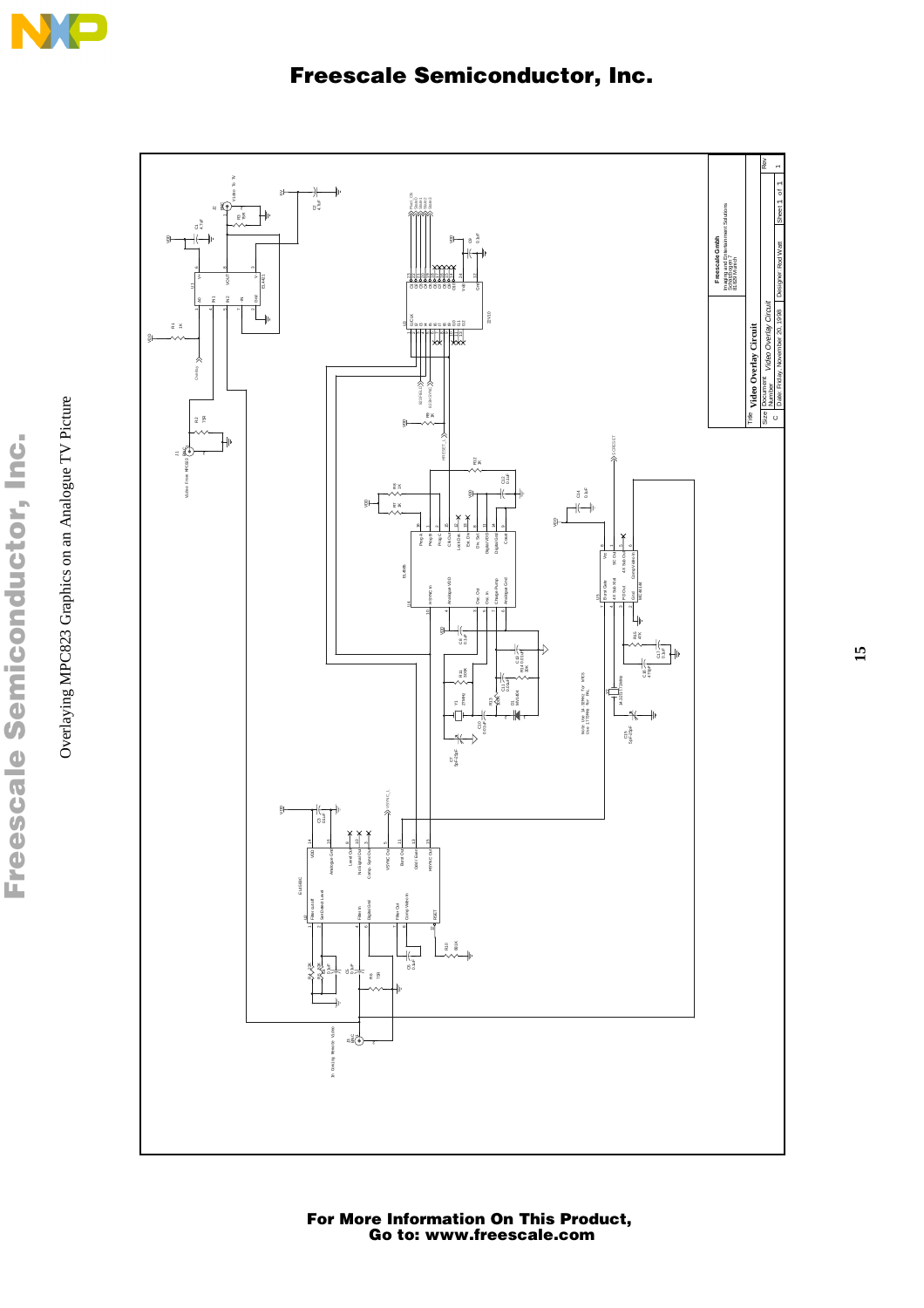

### **3.2. Parts List**

| <b>Reference Designator</b>                    | <b>Description</b>                           | No.       |
|------------------------------------------------|----------------------------------------------|-----------|
| C1, C2                                         | 4.7uF Capacitor                              | Off.<br>2 |
| C3,C4,C5,C6,C8,C9,C12,                         | 0.1uF Capacitor                              | 9         |
| C <sub>14</sub> ,C <sub>17</sub>               |                                              |           |
| C7, C15                                        | 5pF-30pF Variable Capacitor                  | 1         |
| C10, C11, C13                                  | 0.01uF Capacitor                             | 3         |
| C16                                            | 470pF Capacitor                              |           |
| D <sub>1</sub>                                 | Freescale MV1404 Varactor                    |           |
| J1, J2, J3                                     | <b>BNC</b> Connector                         | 3         |
| R <sub>2</sub> ,R <sub>3</sub> ,R <sub>6</sub> | <b>75R Resistor</b>                          | 3         |
| R <sub>4</sub>                                 | 22K Resistor                                 |           |
| R <sub>5</sub>                                 | 82K Resistor                                 | 1         |
| R1, R7, R8, R9, R12                            | 1K Resistor                                  | 5         |
| R <sub>10</sub>                                | 681K Resistor                                |           |
| R11                                            | 300K Resistor                                |           |
| R13                                            | 100K Resistor                                |           |
| R14                                            | <b>30K Resistor</b>                          |           |
| R15                                            | 47K Resistor                                 |           |
| U1                                             | Elantec EL4421 Muxed I/P Video Amplifier     |           |
| U <sub>2</sub>                                 | Elantec EL4583C Sync. Separator              |           |
| U <sub>3</sub>                                 | PAL22V10 PAL                                 | 1         |
| U <sub>4</sub>                                 | Elantec EL4585 Horizontal Genlock            | 1         |
| U <sub>5</sub>                                 | Freescale MC44144 Subcarrier Phase Lock Loop | 1         |
| Y1                                             | 27MHz Crystal                                |           |
| $\mathrm{Y2}^1$                                | 14.32/17.73MHz Crystal                       |           |

**Table 7 Parts List**

Note : <sup>1</sup> Use 14.32 MHz for NTSC Use 17.73 MHz for PAL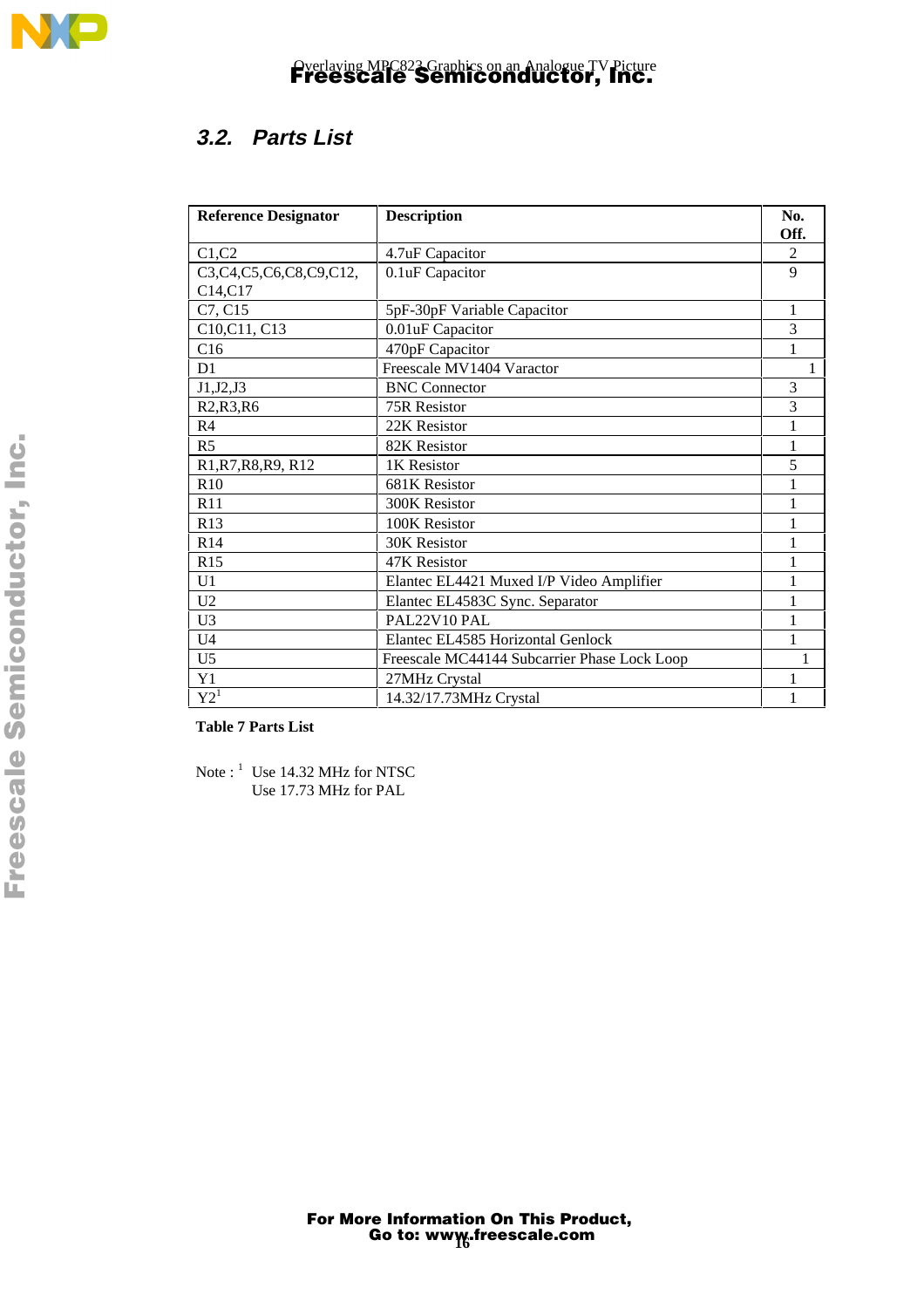### **4. Test**

The following section describes how the video overlay board may be tested. This involves connecting the board up to the MPC823FADS board and also a description of the signals that should be seen.

### **4.1. Connection to the FADS**

In order to evaluate this circuit, it can be connected to an MPC823FADS board. The diagram below shows how the circuit should be connected up in a system.



#### **Figure 6 Graphics Overlay System**

The MPC823FADS system is used to generate the MPC823 graphics. The FADS system is connected to a host PC via the ADI (Application Development Interface) cable. The PC is running a single line debugger, MPC8Bug. This provides a means for downloading the MPC823's graphics onto the FADS board.

A video source, such as a VCR, provides the remote video information. This is feed to the video overlay circuit via a simple phono socket.

The video overlay circuit takes in the video from the FADS board and from the remote video source. Apart from synchronising the two video sources, it is responsible for mixing the video information which is sent to the TV.

The following table details how the video overlay circuitry should be connected to the MPC823FADS board.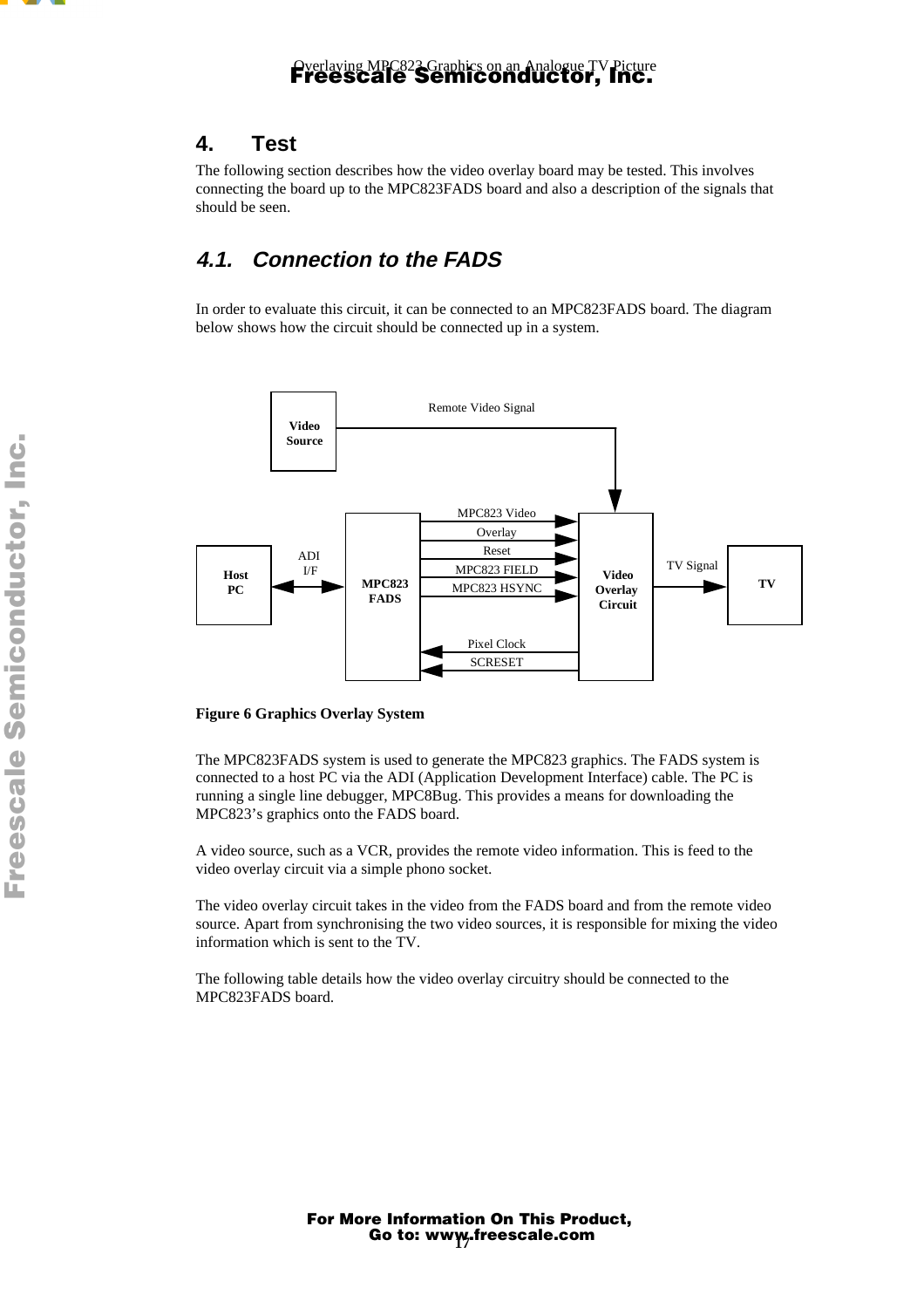

| <b>Signal</b>  | I/O        | <b>Description</b>   | <b>Connection</b> | <b>Notes</b>          |
|----------------|------------|----------------------|-------------------|-----------------------|
|                | (wrt FADS) |                      |                   |                       |
| MPC823 Video   | O/P        | Video from           | $P11$ on          |                       |
|                |            | <b>MPC823</b>        | MPC823FADSDB      |                       |
| Overlay        | O/P        | Overlay enable       | $P7$ , Pin 13 on  | MPC823's FIELD        |
|                |            | signal to video mux  | MPC823FADSDB      | signal provides       |
|                |            |                      |                   | overlay information   |
| Reset          | O/P        | Reset                | P8, Pin C22 on    | MPC823's HRESET       |
|                |            |                      | MPC8xxFADS        | Signal                |
| MPC823 FIELD   | O/P        | <b>VSYNC</b> from    | $P7$ , Pin 9 on   | MPC823's VSYNC        |
|                |            | <b>MPC823</b>        | MPC823FADSDB      | provides the FIELD    |
|                |            |                      |                   | information           |
| MPC823 HSYNC   | O/P        | <b>HSYNC</b> from    | $P7$ , Pin 7 on   |                       |
|                |            | <b>MPC823</b>        | MPC823FADSDB      |                       |
| Pixel Clock    | $\Gamma$   | Video clock to       | $P7$ , Pin 1 on   | The on board video    |
|                |            | MPC823 video         | MPC823FADSDB      | clock must be         |
|                |            | controller           |                   | disabled by writing a |
|                |            |                      |                   | $\theta$ to bit       |
|                |            |                      |                   | <b>VDOEXCKEN</b> in   |
|                |            |                      |                   | the BCSR4 Register    |
|                |            |                      |                   | on the FADS           |
| <b>SCRESET</b> | $\Gamma$   | Subcarrier reset for | U10, Pin 35       | Pin must be           |
|                |            | ADV7176              |                   | disconnected from     |
|                |            |                      |                   | <b>PCB</b>            |

**Table 8 Connection to the FADS Board**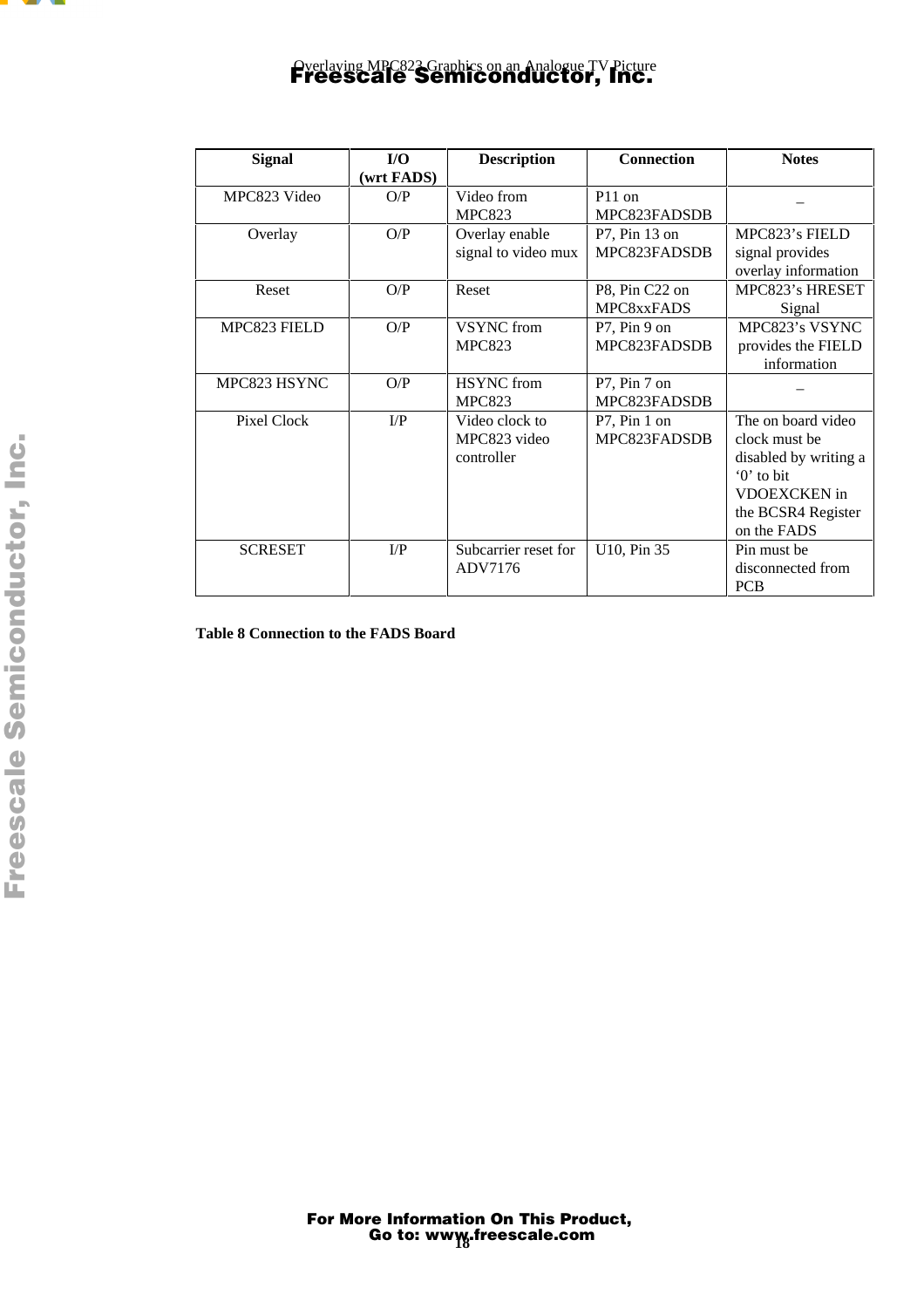### **4.2. Test Results**

The diagram below shows the main signals of concern in the design. These signals will be discussed in turn.



#### **Figure 7 Main Signals**

Note : <sup>1</sup> The remote video's VSYNC signal is not used in the circuit. It is shown for the sake of completeness.

#### **4.2.1. Remote TV Signal**

The remote TV signal is transmitted as composite video. This means that the single signal contains colour video and timing information. The signal is made up of various "components"; i.e. active video, horizontal sync, horizontal blanking, vertical sync, vertical blanking and colour burst.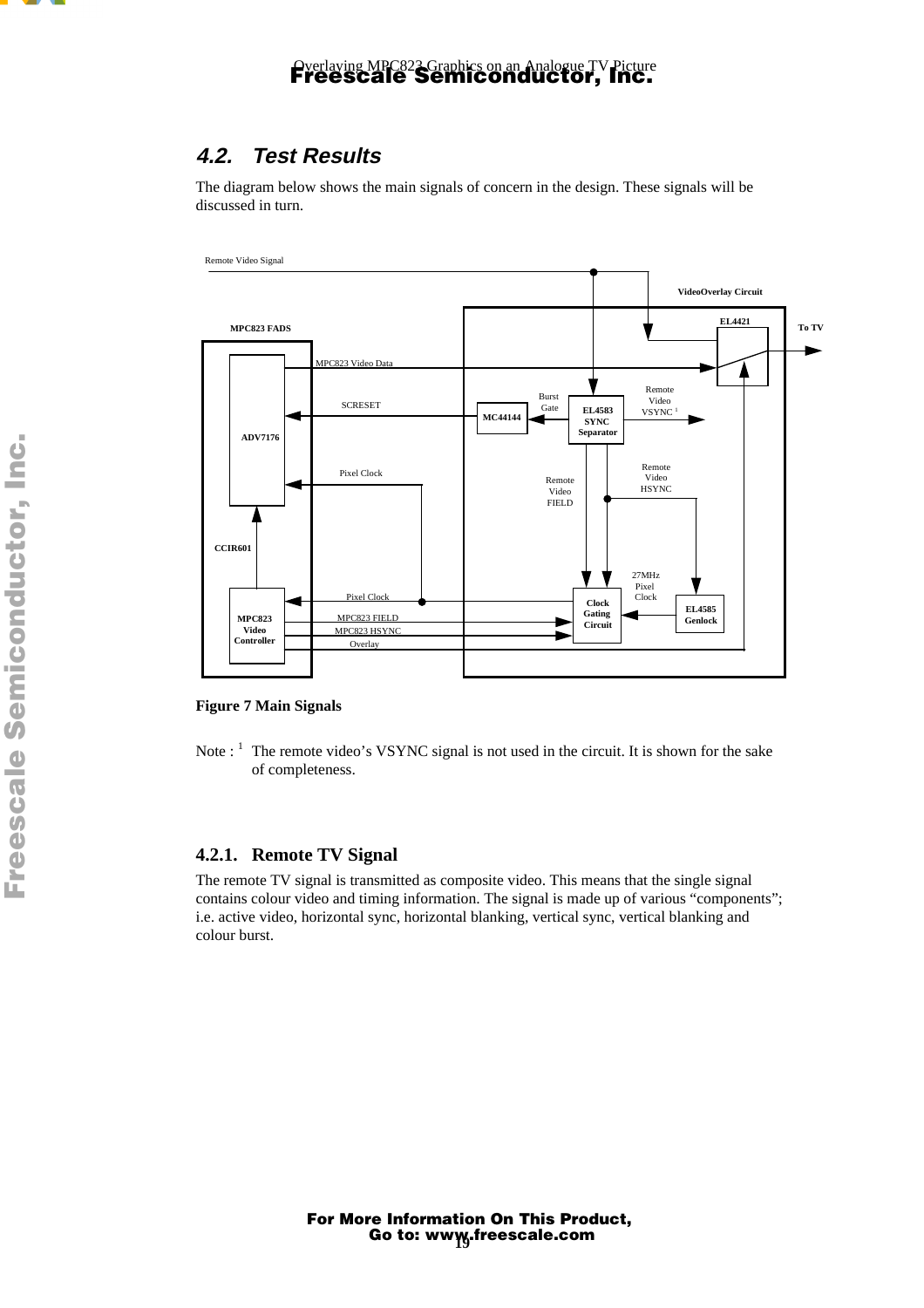

### **4.2.2. Burst Gate**



#### **Figure 8 Burst Gate Signal**

The Elantec EL4585 produces a "Burst Gate" pulse which is feed to the Freescale MC44144 PLL. This pulse is triggered by the trailing edge of the HSYNC pulse. Its duration being produced by an internal timer.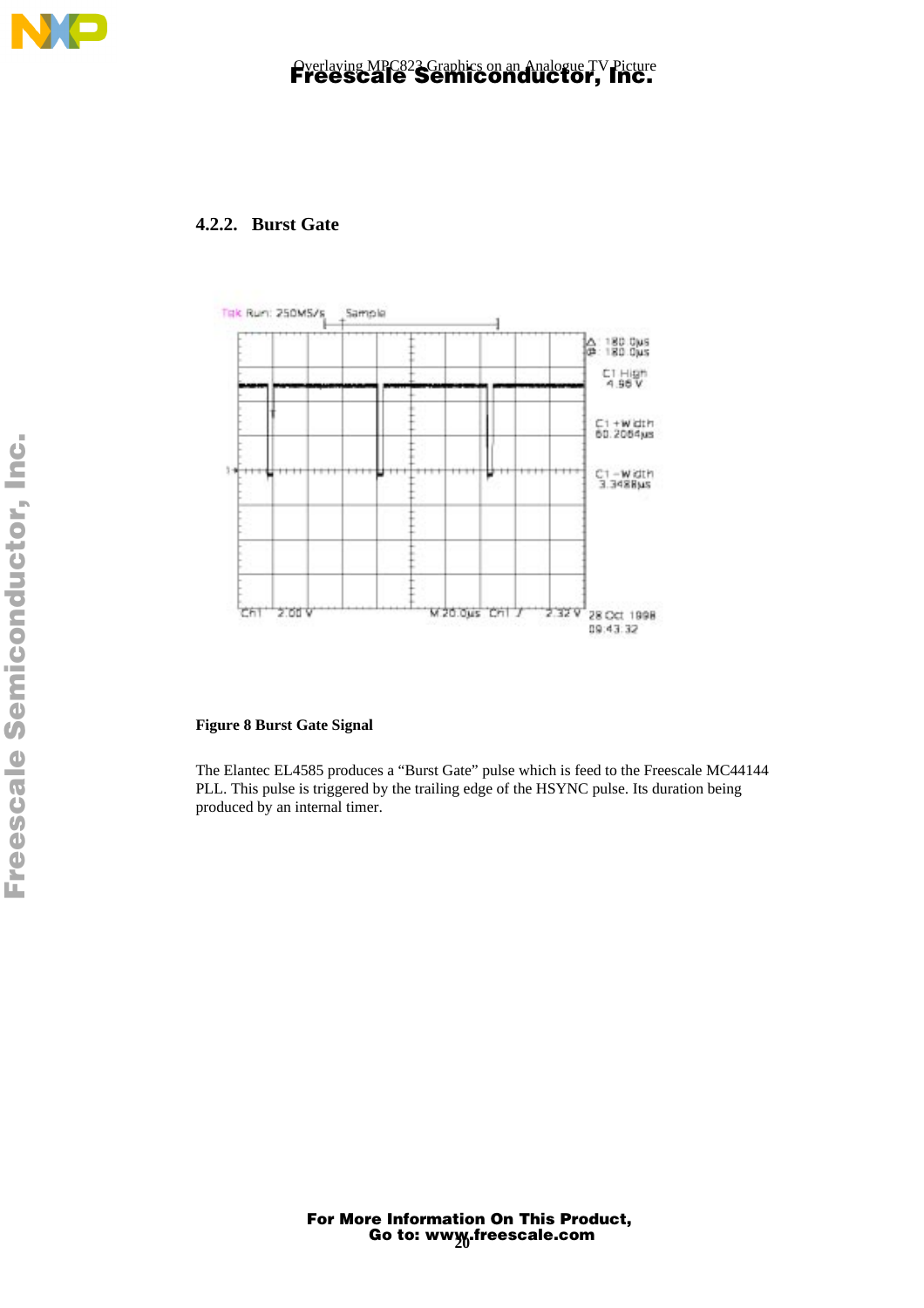

### **4.2.3. SCReset**



#### **Figure 9 SCReset**

The SCReset signal is feed to the video encoder, (ADV7176), to restore the colour information.

For NTSC, the colour information is carried on a 3.58MHz signal.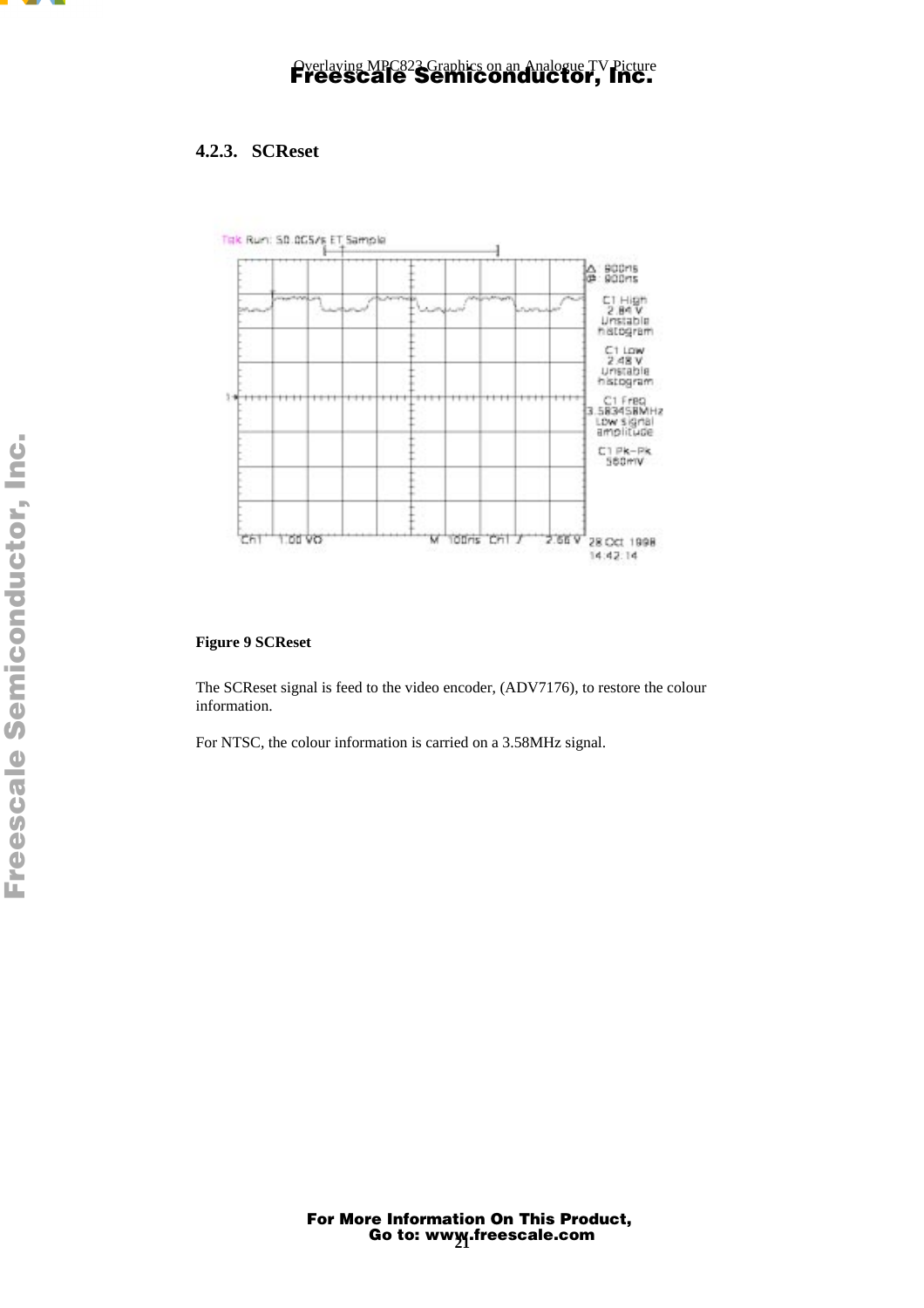### **4.2.4. Remote Video FIELD**



#### **Figure 10 Remote Video FIELD**

The FIELD signal indicates if the Odd or Even lines are being driven on an Interlaced picture.

When  $FIED = 0$ , the Even lines are being shown

When  $FIED = 1$ , the Odd lines are being shown

FIELD is asserted (either high or low) for 16.68 mS.

The time between subsequent HSYNC pulses =  $58.8828 + 4.6722 = 63.555uS$ (see next page)

Therefore each FIELD signal "covers"  $(16.68 \times 10^{-3}) / (63.555 \times 10^{-6}) = 262.5$  lines

Each complete NTSC picture is made up of two fields. i.e. an Odd field and an Even field.

This results in a total picture of  $(2 \times 262.5) = 525$  lines

 $\overline{\phantom{a}}$  $\mathbf 0$ t o

r, I

n

.<br>ق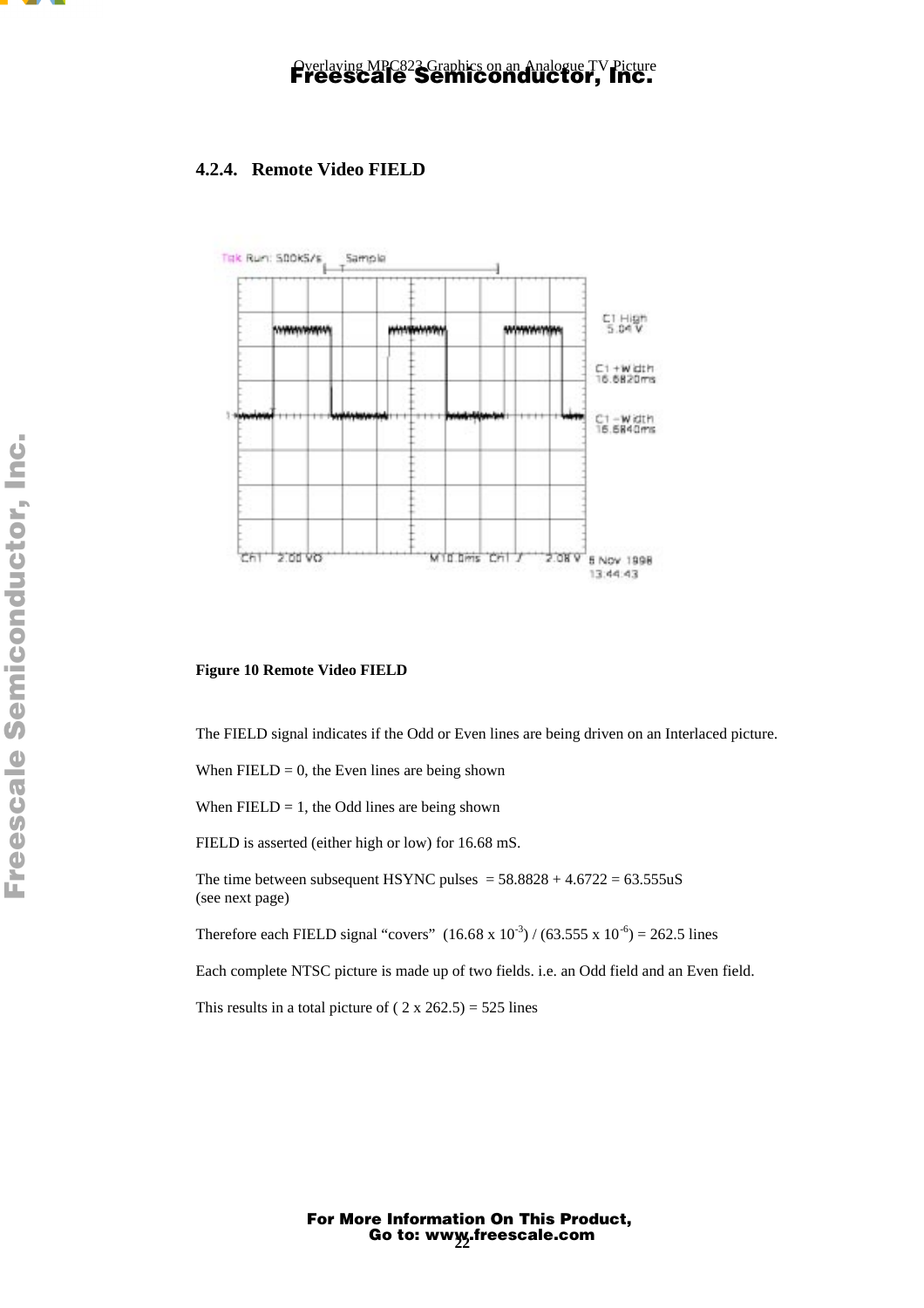

### **4.2.5. Remote Video HSYNC**



**Figure 11 Remote Video HSYNC**

The start of each line is marked by the assertion of HSYNC.

Time between subsequent HSYNC pulses =  $58.8828 + 4.6722 = 63.555uS$ 

1 pixel clock =  $1/(27 \times 10^{-6})$  S

Therefore, each line =  $63.555 \times 10^{-6} / (1/(27 \times 10^{-6})) = 1716$  clock cycles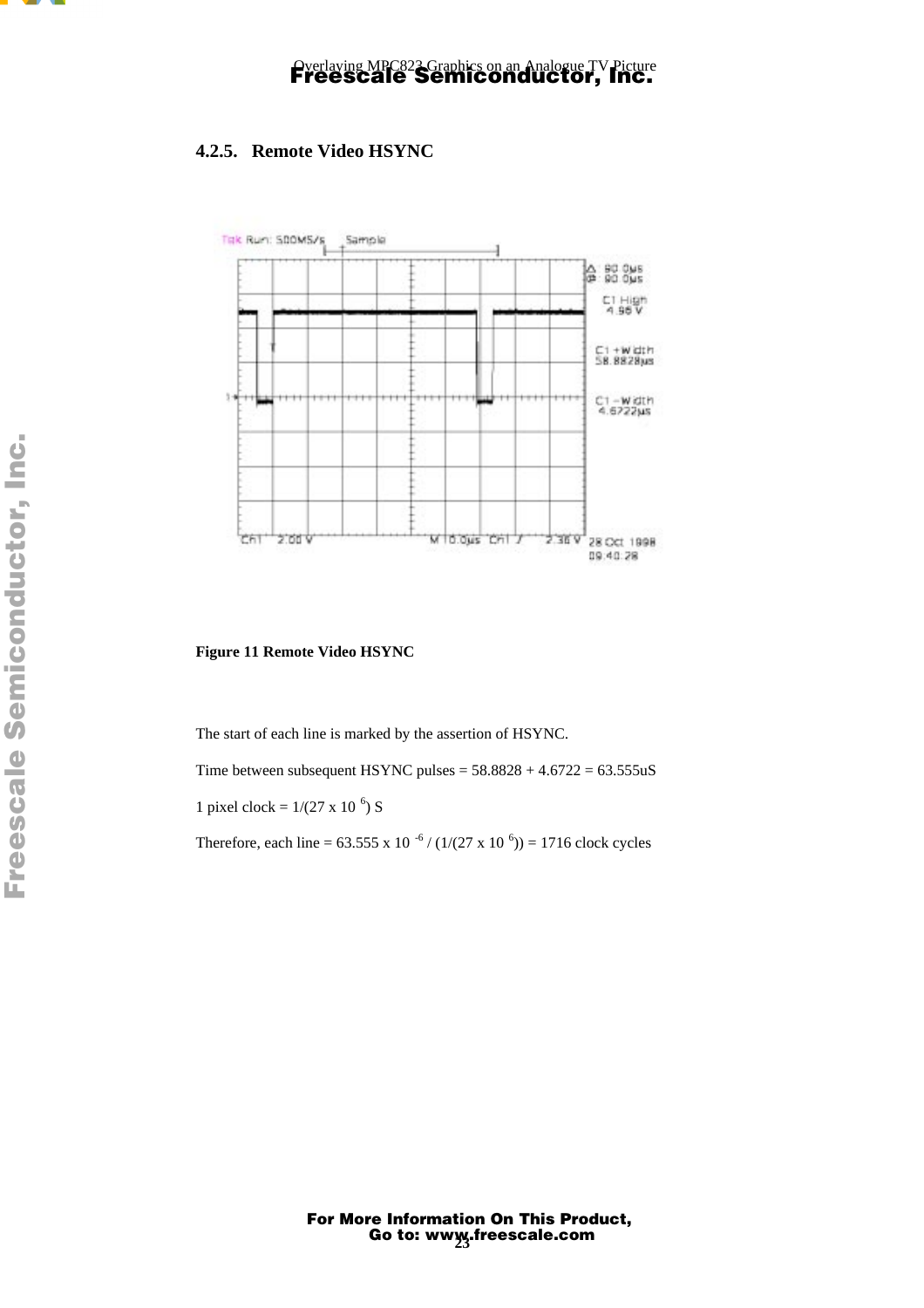

### **4.2.6. Pixel Clock**



#### **Figure 12 Pixel Clock**

The diagram above shows the pixel clock that has been generated from the incoming video source. The clock information is actually generated by dividing the time between subsequent HSYNC pulses. The clock is nominally 27MHz but its exact frequency can be altered by three programmable bits on the EL4585C Horizontal Genlock chip.

| A | B            | C            | Div. Value | Freq. (MHz) | <b>Used For</b> |
|---|--------------|--------------|------------|-------------|-----------------|
|   | $\mathbf{0}$ | $\mathbf{0}$ | 1702       | 26.602      | $PAL - 6Fsc$    |
|   | $\theta$     |              | 1728       | 27.0        | PAL - CCIR 601  |
|   |              | 0            | 1888       | 29.5        | PAL - Square    |
|   |              |              | 2270       | 35.468      | PAL - 8Fsc      |
|   |              | 0            | 1364       | 21.476      | NTSC - 6Fsc     |
|   |              |              | 1716       | 27.0        | NTSC - CCIR 601 |
|   |              | $\Omega$     | 1560       | 24.546      | NTSC - Square   |
|   |              |              | 1820       | 28.636      | NTSC - 8Fsc     |

#### **Table 9 Pixel Clock Frequencies**

**Note :** In this example used, a divisor factor of 1716 was used. i.e. each line is made up of 1716 pixel clocks.

Refer to the EL4585C Horizontal Genlock specification for additional information.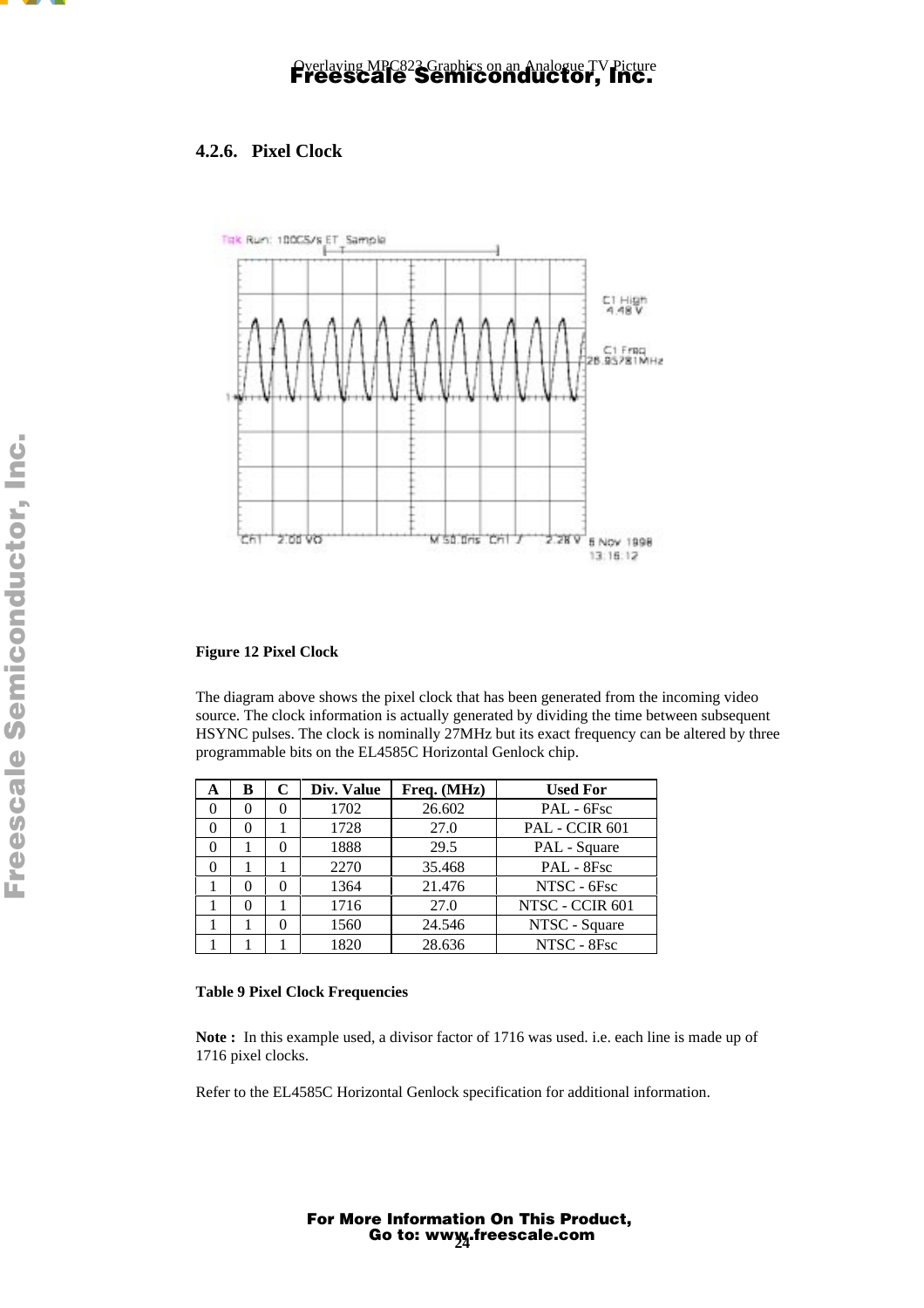

### **4.2.7. Remote Video VSYNC**



**Figure 13 Remote Video VSYNC**

Although the remote video's VSYNC signal is not used in the design, it is shown here for completeness.

Time between subsequent VSYNC pulses =  $16.48520$  mS + 197.60 uS =  $16.6828$  mS

Each pixel clock =  $1/(27 \times 10^6)$  S

Therefore, number of pixel clocks between subsequent VSYNC pulses is

 $16.6828 \times 10^{-3}$  /  $(1/(27 \times 10^{6})) = 450436$  clocks

Each line contains 1716 clocks

Therefore, number of lines between subsequent VSYNC pulses is

 $450436 / 1716 = 262.5$  lines

i.e. A VSYNC pulse is asserted at the start of each field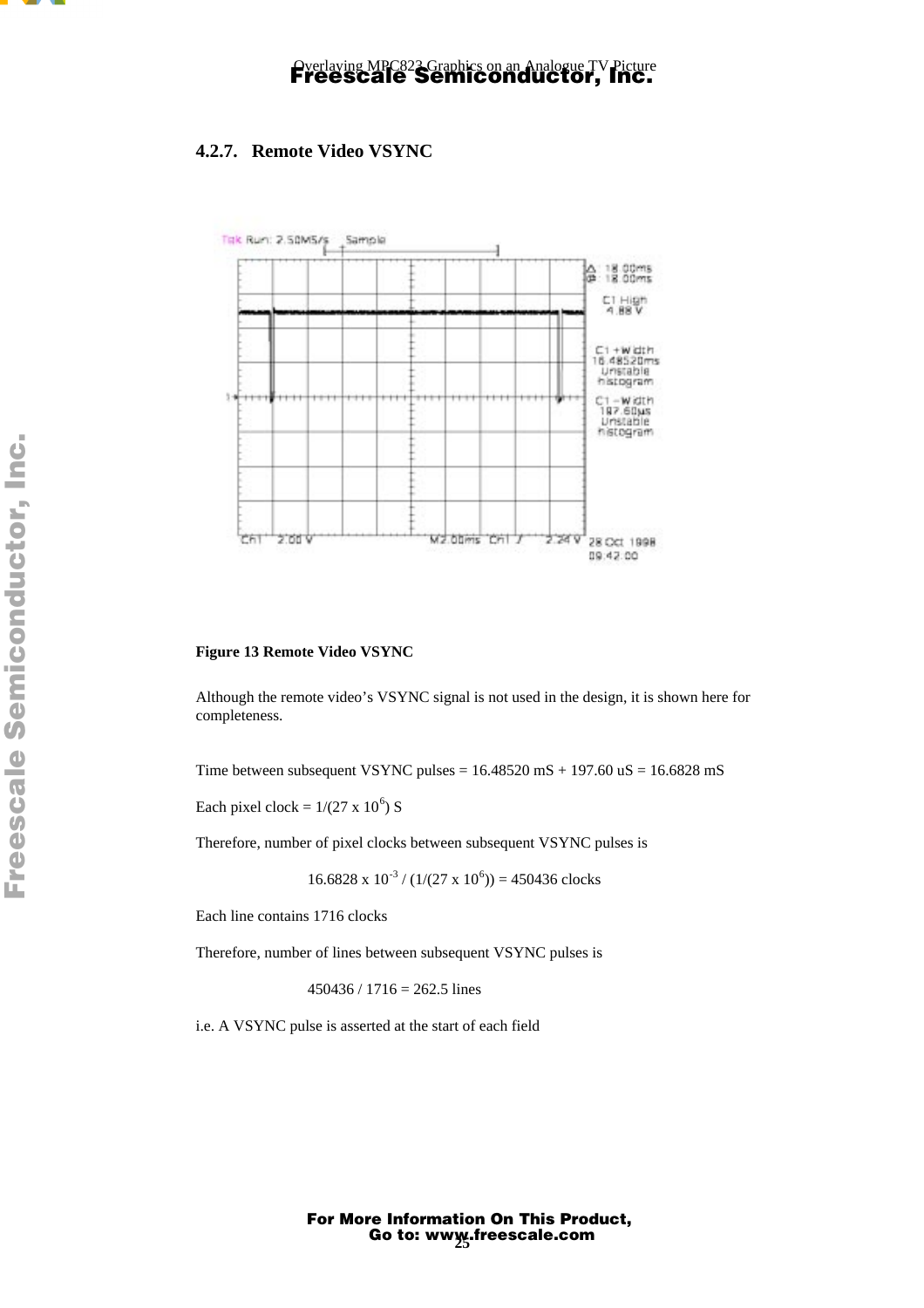

### **4.2.8. MPC823 FIELD**



#### **Figure 14 MPC823 Field**

The FIELD signal indicates if the Odd or Even lines are being driven on an Interlaced picture.

When  $FIELD = 0$ , the Even lines are being shown

When  $FIED = 1$ , the Odd lines are being shown

The value of the FIELD is programmable in the MPC823's VRAM.

Here, each field is 15.24mS.

The time between subsequent HSYNC pulses  $= 54.7776 + 8.74 = 63.5176$ uS (see next page)

Therefore each FIELD signal "covers"  $(15.24 \times 10^{-3}) / (63.5176 \times 10^{-6}) = 240$  lines

Each complete NTSC picture is made up of two fields. i.e. an Odd field and an Even field.

This results in a total picture of  $(2 \times 240) = 480$  lines

This is because the 823 video data is only driven during the active data area.

Go to: www.freescale.com For More Information On This Product,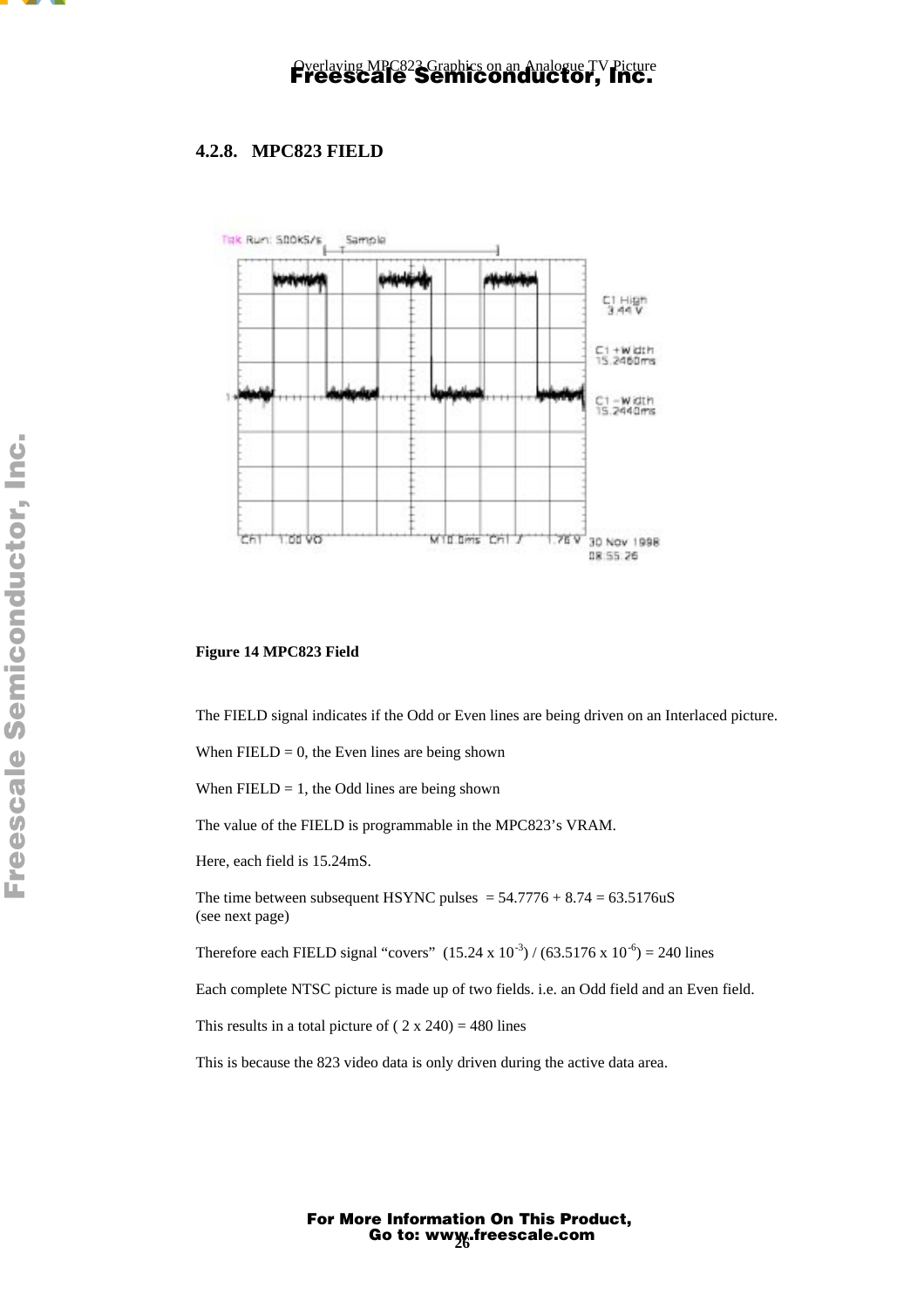

### **4.2.9. MPC823 HSYNC\_L**



#### **Figure 15 MPC823 HSYNC\_L**

The MPC823's HSYNC pulse indicates that the 823 is starting a new line of graphics. Again, this signal may be controlled by programming the video controllers VRAM.

Time between subsequent HSYNC pulses  $= 54.7776 + 8.74 = 63.5176$ uS

1 pixel clock =  $1/(27 \times 10^{-6})$  S

Therefore, each line =  $63.5176 \times 10^{-6} / (1/(27 \times 10^{-6})) = 1715$  clock cycles

"Normal" NTSC is 1716 clocks long. Here, the MPC823's video is reduced by 1 clock to ensure it is always ahead of the remote video.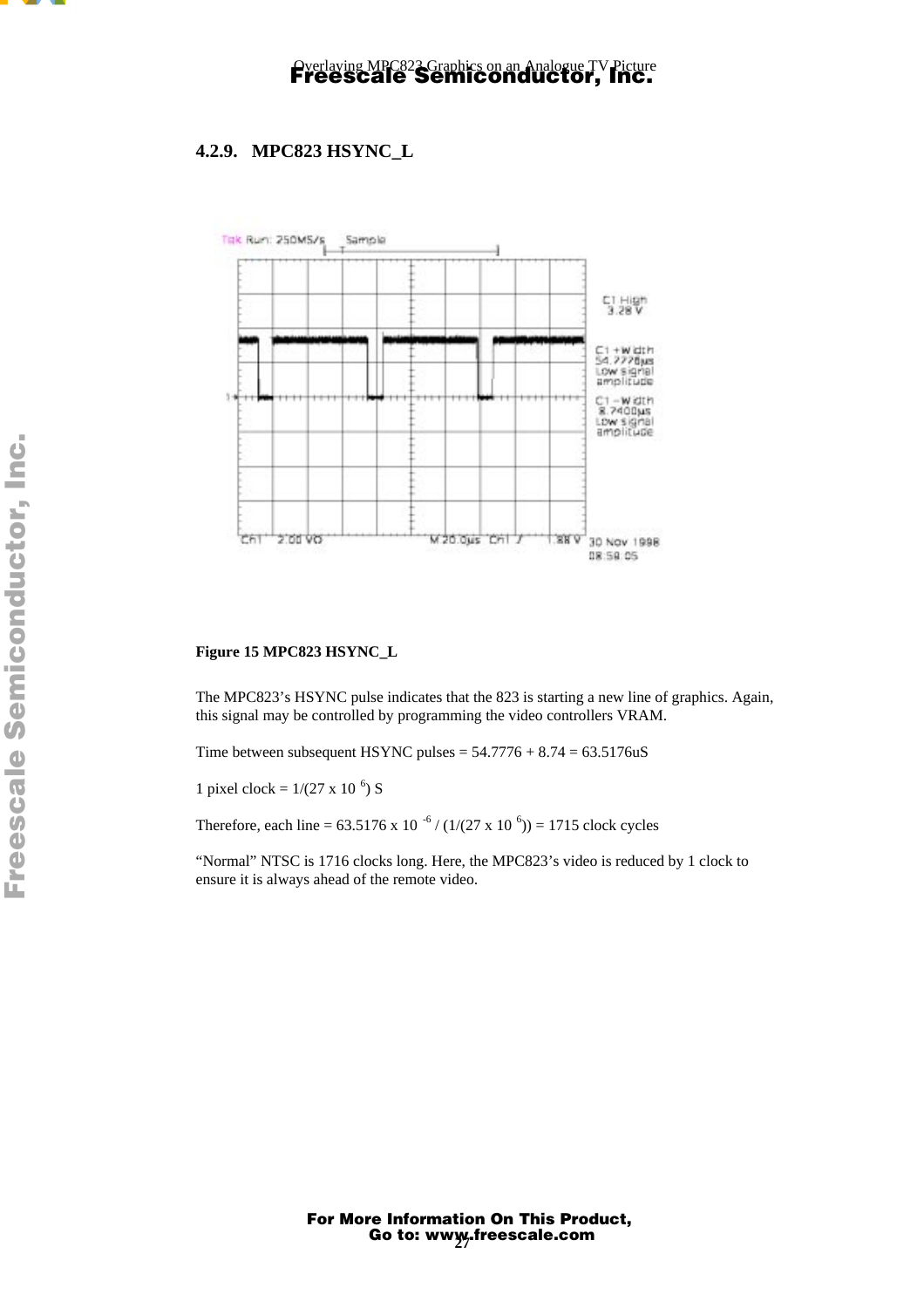

### **4.2.10. Overlay**



#### **Figure 16 Overlay**

The MPC823's FIELD signal is used to generate the overlay signal. This signal is used to switch between the two incoming video signals, (i.e. remote and MPC823), on the video multiplexer.

When overlay  $= 0$ , the video from the MPC823 is selected. When overlay  $= 1$ , the remote video source is selected.

In the example shown above, the signal "low" time is 53.332uS.

1 pixel clock =  $1/(27 \times 10^{-6})$  S

Therefore, the overlay signal is low for  $(53.332 \times 10^{-6})/(1/(27 \times 10^{-6})) = 1440$  clocks.

The signal "high" time is 10.1856uS

i.e. Therefore, the overlay signal is high for  $(10.1856 \times 10^{-6})/(1/(27 \times 10^{-6})) = 275$  clocks.

i.e. For each line of MPC823 data which lasts 1715 clocks, only the "active data" which is shown for 1440 clocks is shown on the TV screen.